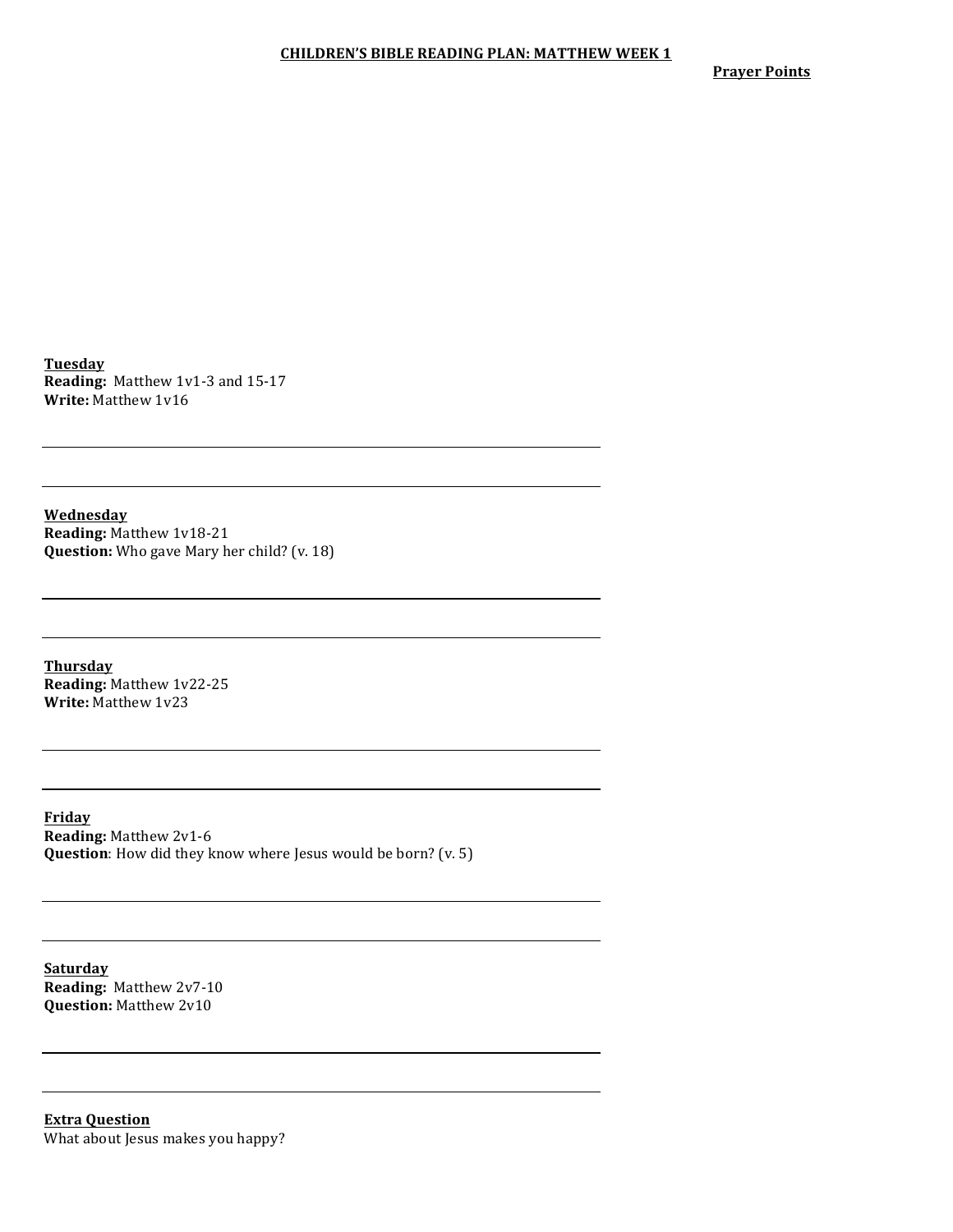**Prayer Points**

**Sunday Reading:** Matthew 2v11-15 **Write:** What did the wise men do when the saw Jesus? (v. 11)

**Monday Reading:** Matthew 2v16-18 **Write:** What did Herod do when the wise men did not tell him where Jesus was? (v. 16)

**Tuesday Reading:** Matthew 2v19-23 **Write:** Matthew 2v19

**Wednesday Reading:** Matthew 3v1-6 **Question:** What was John the Baptist's message? (v. 2)

**Thursday Reading:** Matthew 3v7-9 **Write:** Matthew 3v8

**Friday Reading:** Matthew 3v10-12 **Question**: What will happen if the tree does not produce good fruit? (v. 10)

**Saturday Reading:** Matthew 3v13-17 **Write: Matthew 3v17** 

**Extra Question** What fruits of repentance are you producing in your life? (Matthew  $3v10$ )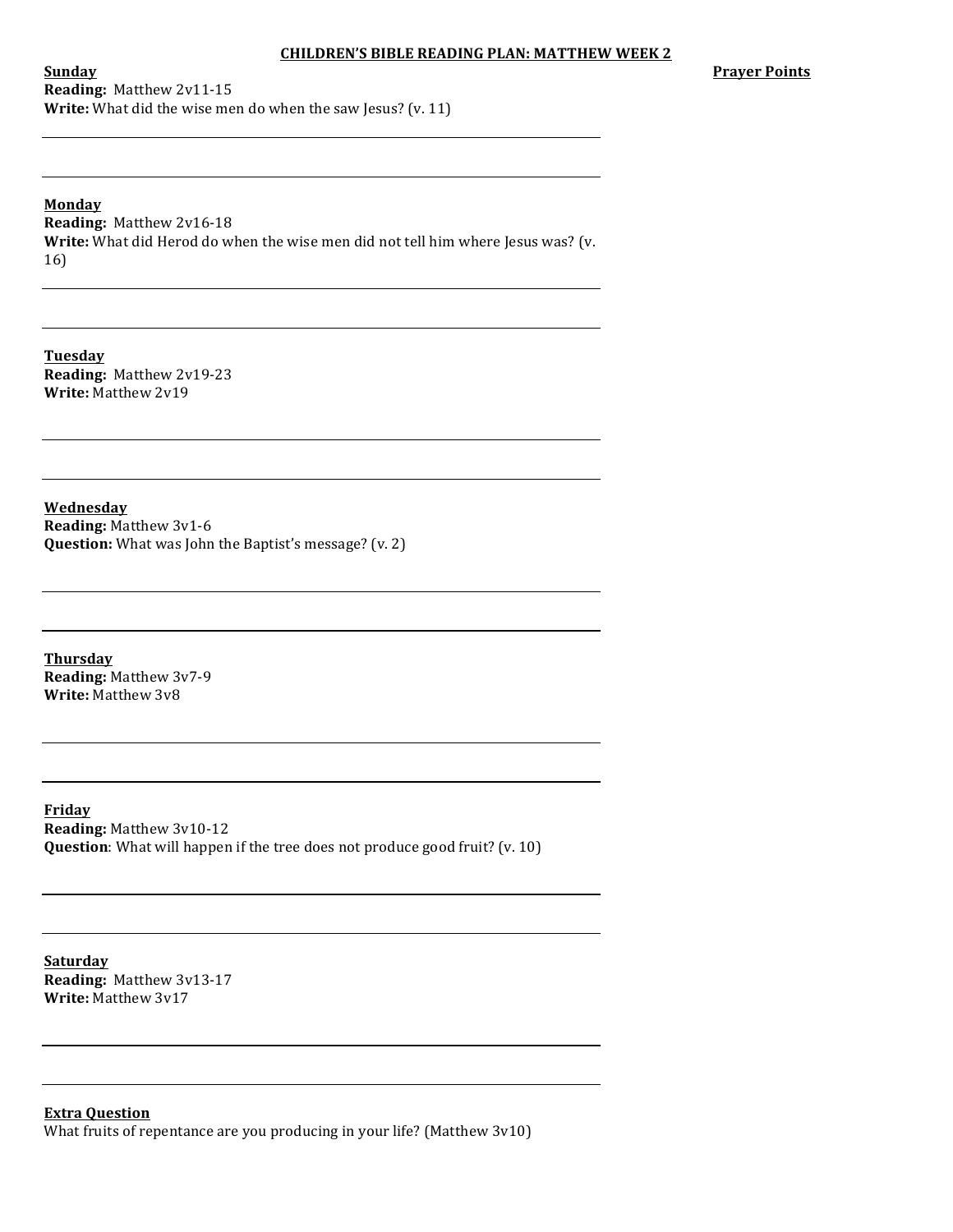**Sunday Reading:** Matthew 4v1-4 **Write:** Matthew 4v4

**Prayer Points** 

**Monday Reading:** Matthew 4v5-7 **Question** : What was Jesus' reply to the devil? (v. 7)

**Tuesday Reading:** Matthew 4v8-11 **Write: Matthew 4v10** 

**Wednesday Reading:** Matthew 4v12-16 **Question:** What did the people who sat in darkness see? (v. 16)

**Thursday Reading:** Matthew 4v17-22 **Write: Matthew 4v17** 

**Friday Reading: Matthew 4v23-25 Question**: What kind of people did Jesus heal? (v. 24)

**Saturday Reading:** Matthew 5v1-6 **Write: Matthew 5v3** 

**Extra Question** What does it mean to be "poor in spirit"? (Matthew  $5v3$ )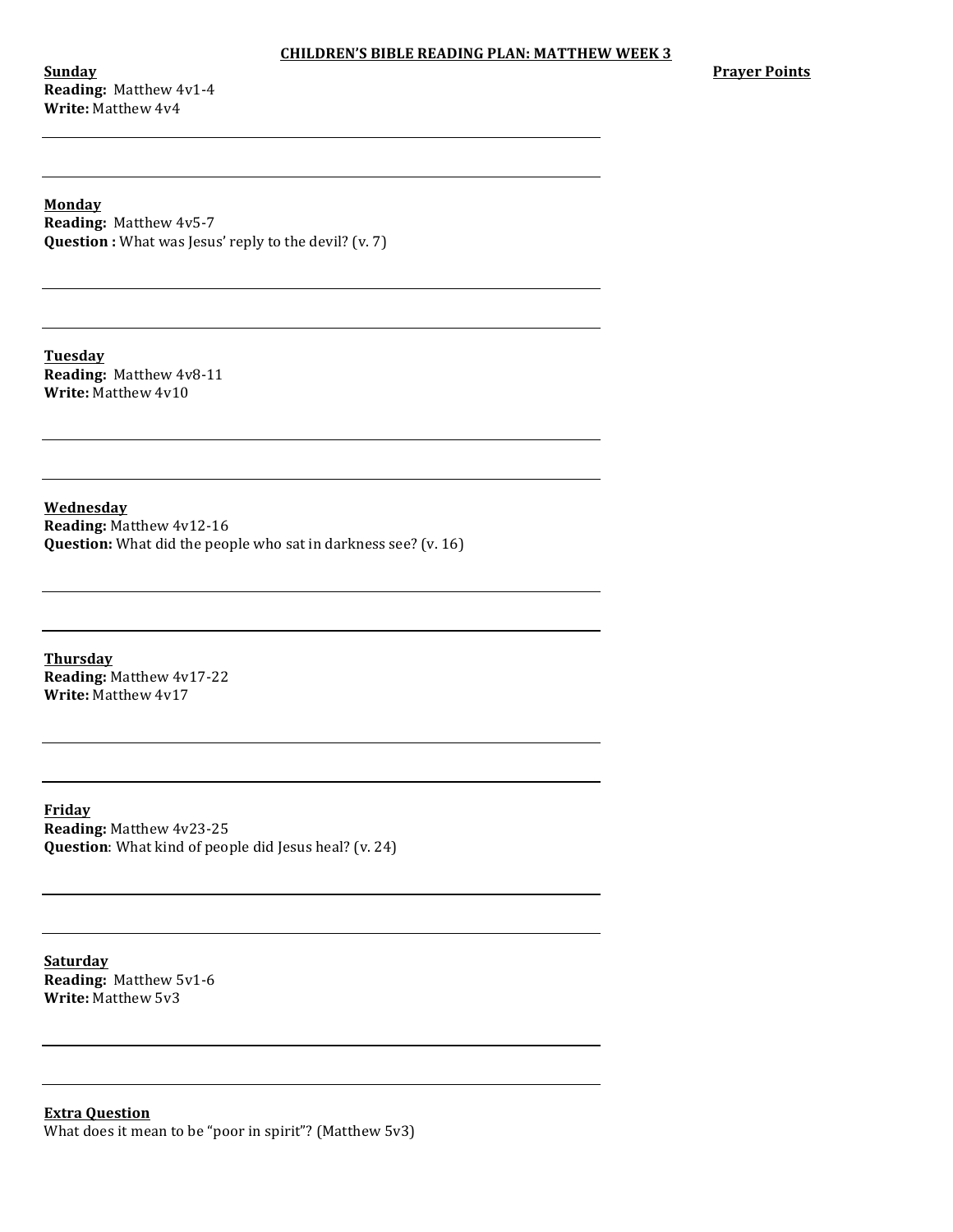**Sunday Reading:** Matthew 5v7-12 **Question:** Who will see God? (v. 8) **Prayer Points** 

**Monday Reading: Matthew 5v13-16 Write: Matthew 5v14** 

**Tuesday Reading:** Matthew 5v17-20 **Write: Matthew 5v17** 

**Wednesday Reading:** Matthew 5v21-26 **Question:** Who is in danger of being judged? (v. 22)

**Thursday Reading:** Matthew 5v27-30 **Question:** What does it mean to pluck out your eye? (v. 29)

**Friday Reading:** Matthew 5v31-32 **Write: Matthew 5v32** 

**Saturday Reading:** Matthew 5v33-37 **Write: Matthew 5v37** 

**Extra Question** What is the earth to God? (Matthew 5v34)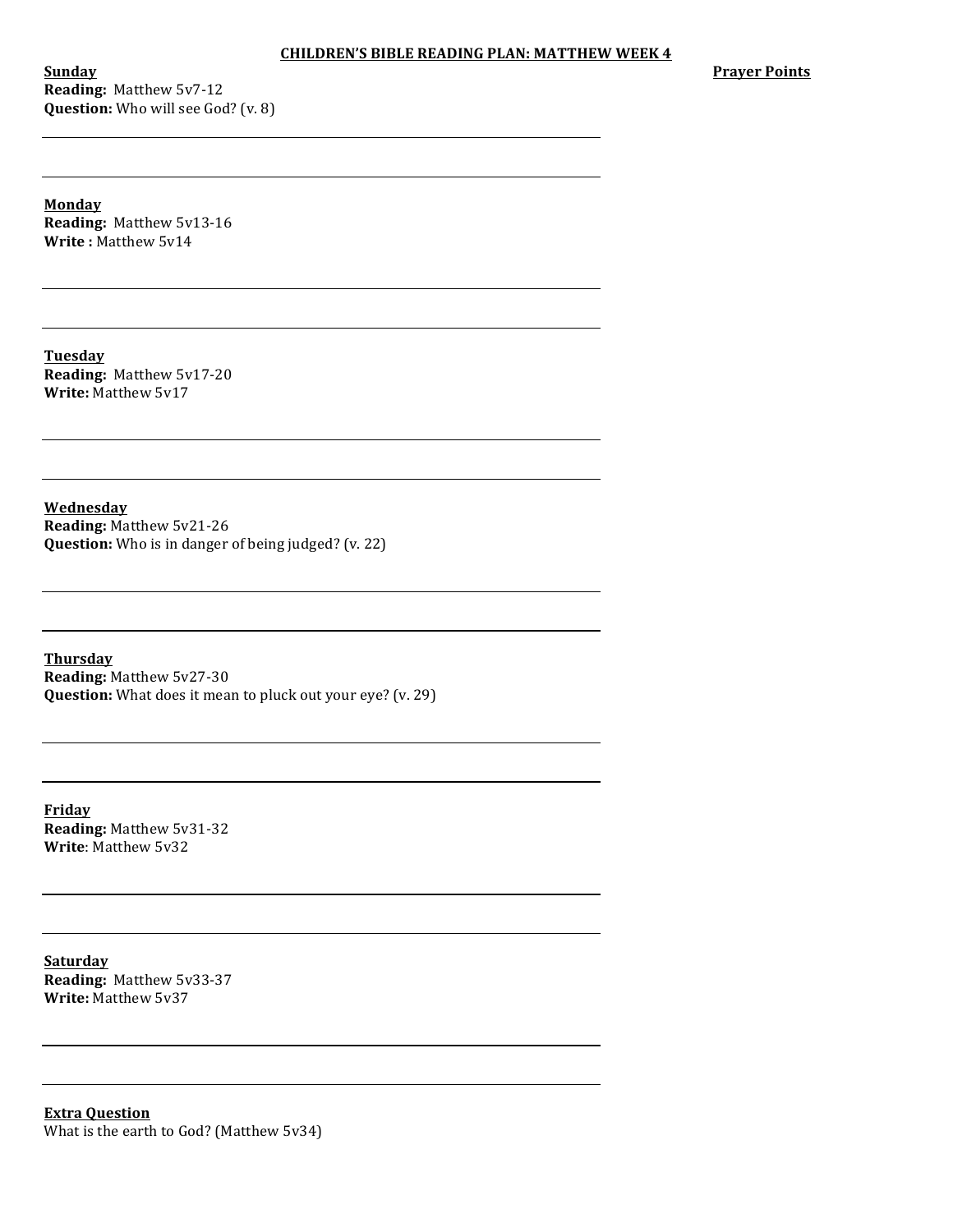**Prayer Points** 

**Sunday Reading:** Matthew 5v38-42 **Question:** What do you do if someone hits you (v. 39)

**Monday Reading: Matthew 5v43-48 Write**: Matthew 5v48

**Tuesday Reading: Matthew 6v1-4 Question:** Who sees and rewards good actions? (v. 4)

**Wednesday Reading:** Matthew 6v5-8 **Write:** Matthew 5v8

**Thursday Reading:** Matthew 6v9-13 **Write:** Matthew 6v13

**Friday Reading: Matthew 6v14-15 Write:** Matthew 6v15

**Saturday Reading:** Matthew 6v16-18 **Question:** Who do hypocrites try to impress? (v. 16)

**Extra Question** What is a hypocrite?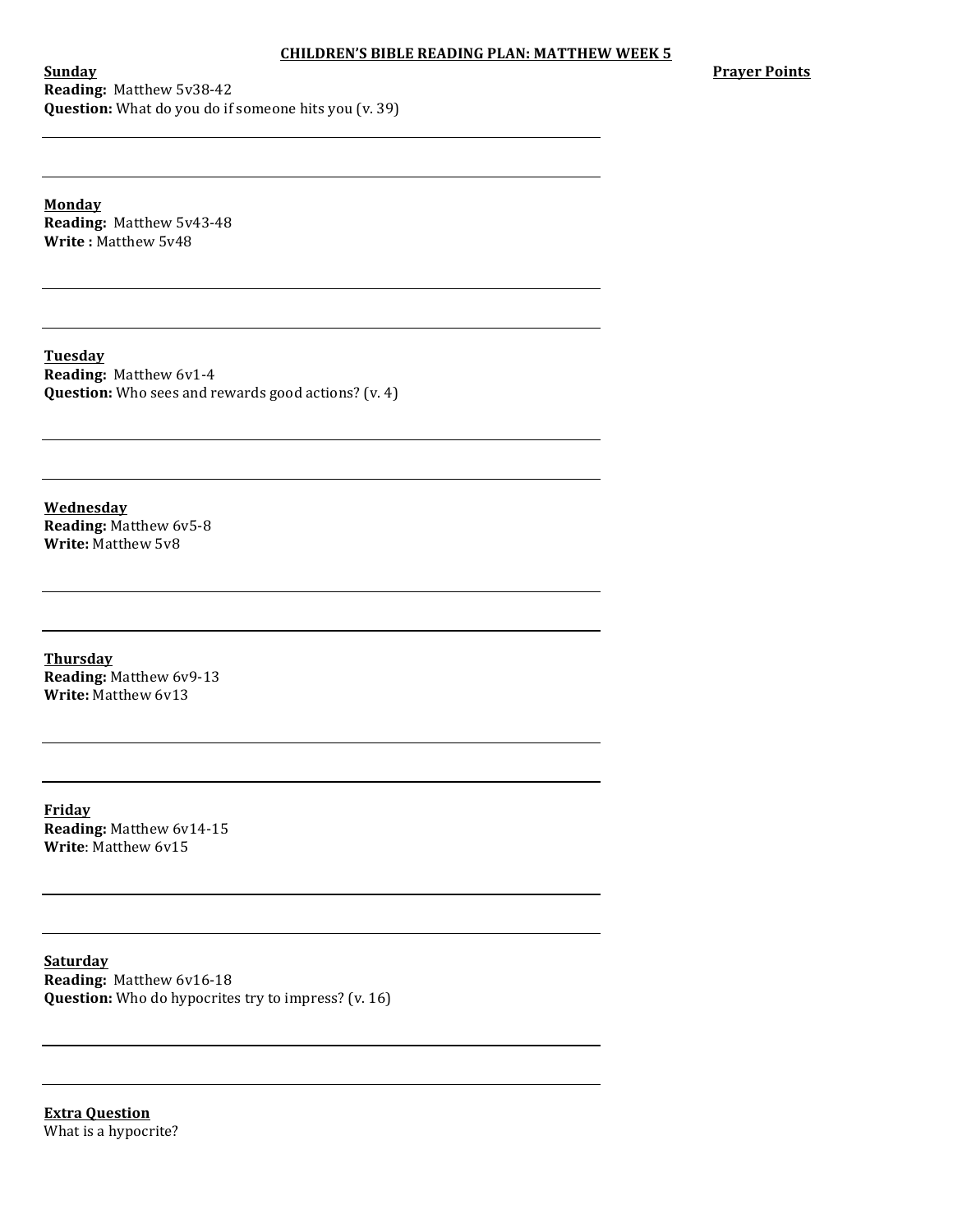**Sunday Reading:** Matthew 6v19-23 **Question:** Where is your heart? (v. 21) **Prayer Points**

**Monday Reading:** Matthew 6v24-26 **Question** : How many masters can you serve? (v. 24)

<u> 1989 - Johann Barbara, martin amerikan basar dan berasal dalam basa dalam basa dalam basa dalam basa dalam b</u>

**Tuesday Reading:** Matthew 6v27-29 **Write:** Matthew 6y27

**Wednesday Reading:** Matthew 6v30-34 **Write: Matthew 6v33** 

**Thursday Reading: Matthew 7v1-6 Write: Matthew 7v5** 

 $\overline{\phantom{0}}$ 

**Friday Reading: Matthew 7v7-12 Question**: What will your heavenly Father do? (v. 11)

**Saturday Reading:** Matthew 7v13-14 **Write: Matthew 7v13** 

#### **Extra Question**

Describe the two gates, two roads, and the two destinations (Matthew  $7v13-14$ ).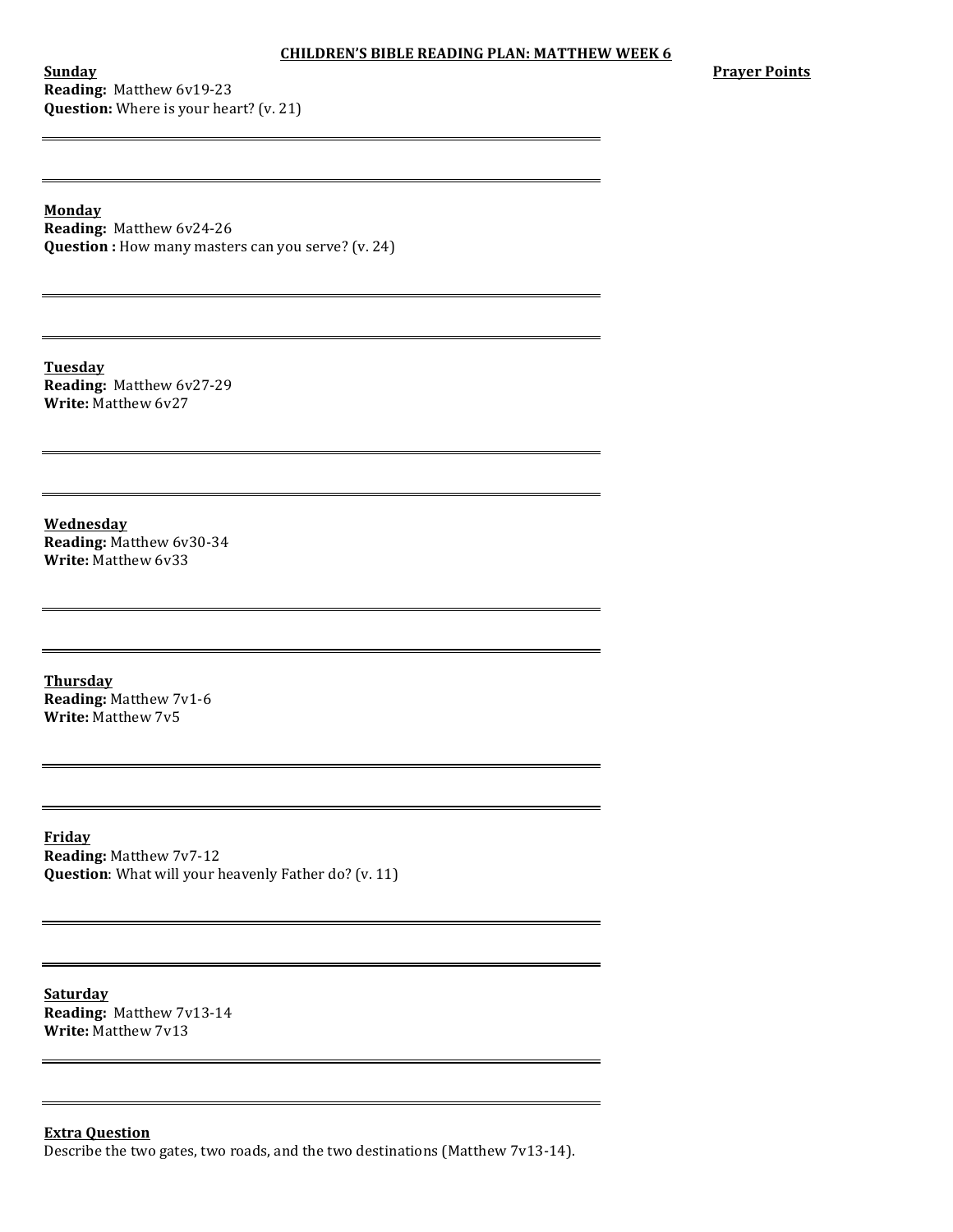**Sunday Reading:** Matthew 7v15-20 **Write:** Matthew 7v20

**Prayer Points** 

**Monday Reading:** Matthew 7v21-23 **Question**: Who enters heaven? (v. 17)

**Tuesday Reading:** Matthew 7v24-29 **Write:** Matthew 7v28

**Wednesday Reading:** Matthew 8v1-4 **Question:** What did Jesus say to the leper? (v. 3)

**Thursday Reading:** Matthew 8v5-9 **Question:** What did the centurion ask Jesus to do? (v. 8)

**Friday Reading:** Matthew 8v10-13 **Question**: Who had the greatest faith? (v. 10)

**Saturday Reading:** Matthew 8v14-17 **Question:** Who prophesied Jesus' healings?

# **Extra Question** What is the worst disease and who can heal it? (Matthew  $8v16$ )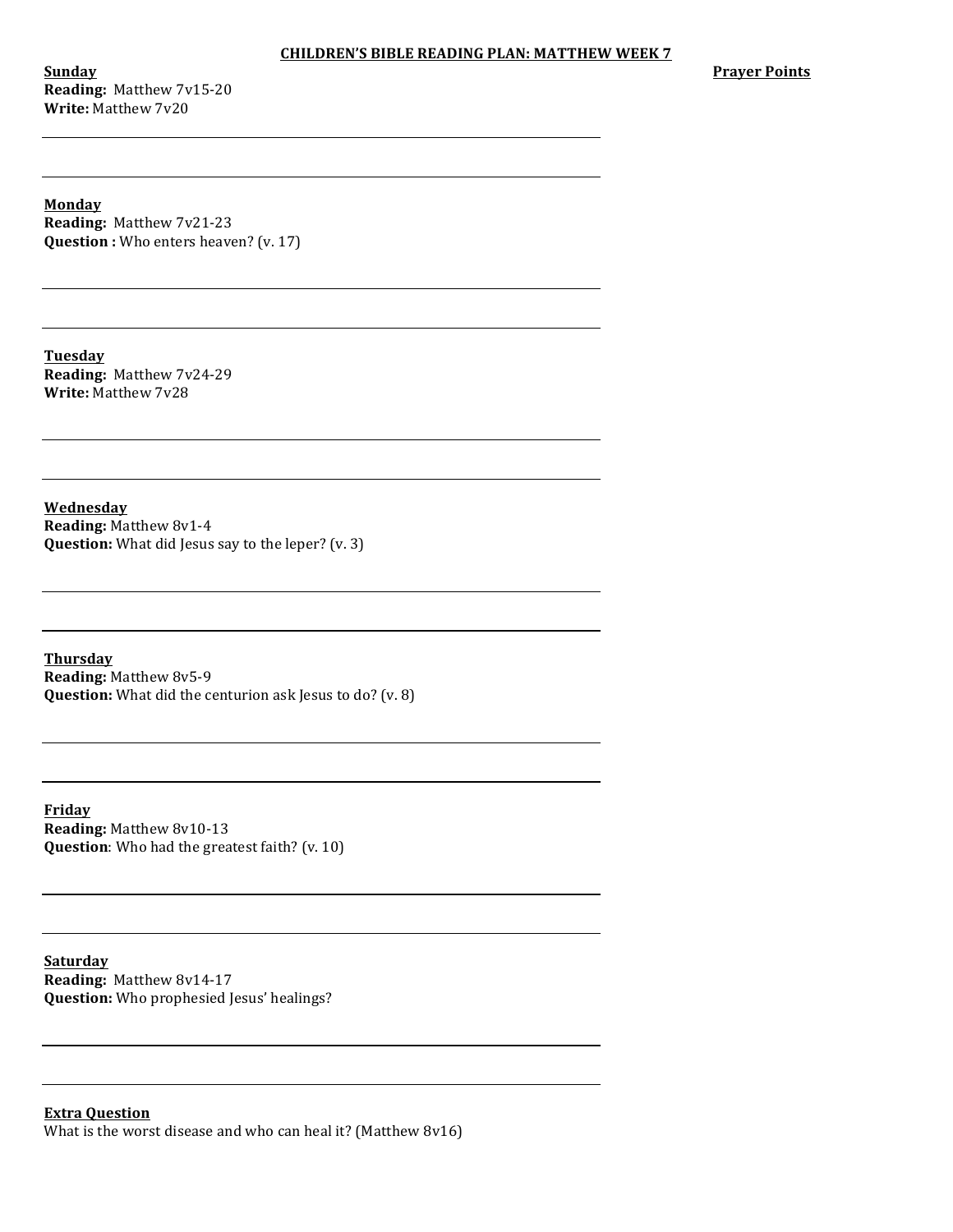**Sunday Reading:** Matthew 8v18-22 **Write:** Matthew 8v22

**Prayer Points** 

**Monday Reading:** Matthew 8v23-27 **Question**: What did the disciples lack? (v. 26)

**Tuesday Reading:** Matthew 8v28-31 **Question:** What did the demons ask? (v. 29)

**Wednesday Reading:** Matthew 8v32-34 **Write: Matthew 8v34** 

**Thursday Reading:** Matthew 9v1-8 **Question:** What did Jesus say to the paralyzed man? (v. 2)

**Friday Reading:** Matthew 9v9-13 **Write: Matthew 9v12** 

**Saturday Reading: Matthew 9v14-17 Question:** What did John's disciples ask? (v. 14)

**Extra Question** Who is the bride and who is the bridegroom in Matthew 9v15?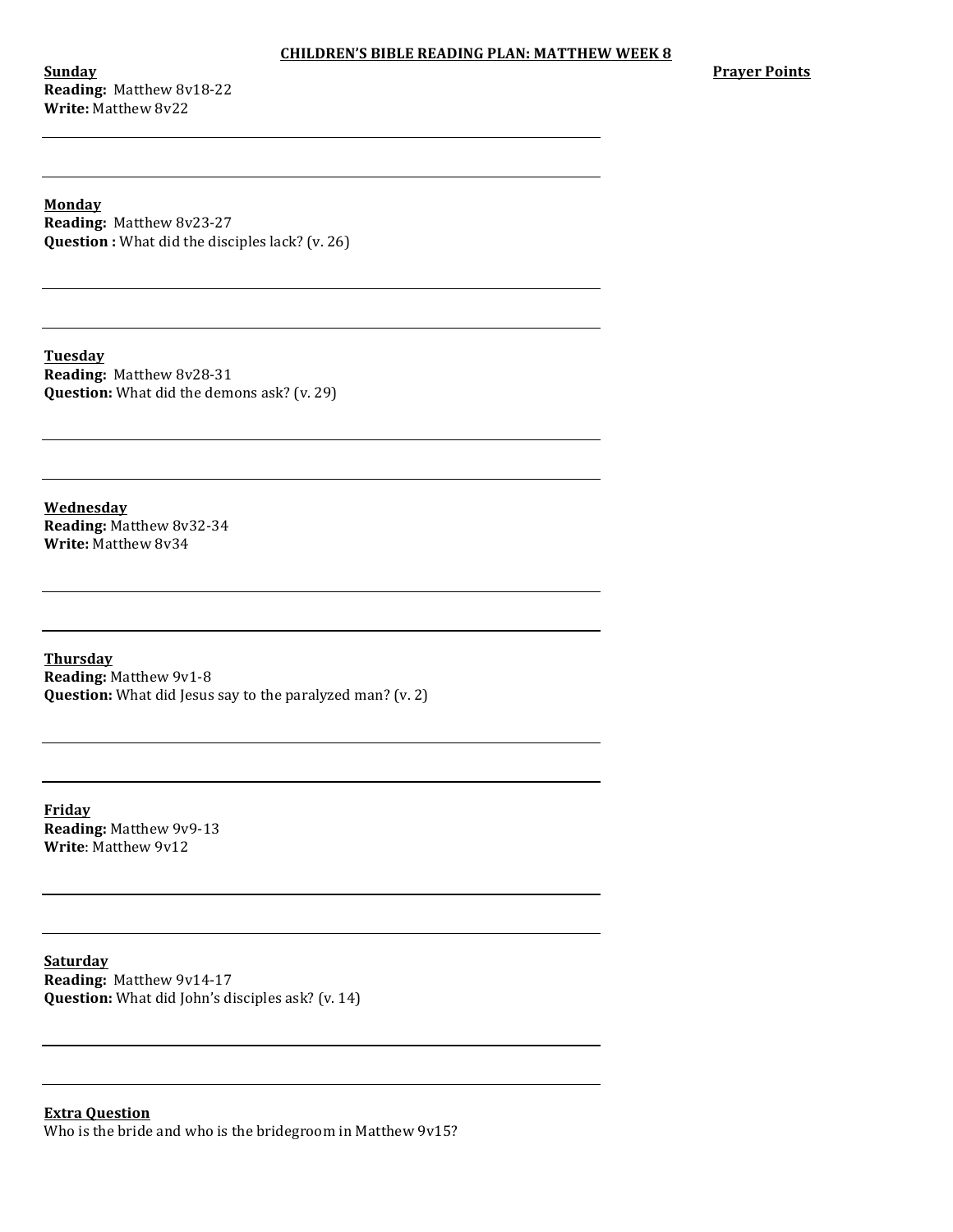**Sunday Reading:** Matthew 9v18-22 **Write:** Matthew 9v22

**Prayer Points** 

**Monday Reading: Matthew 9v23-26 Question** : How did Jesus raise the dead girl? (v. 25)

**Tuesday Reading:** Matthew 9v27-31 **Question:** What did Jesus ask the blind men? (v. 28)

**Wednesday Reading:** Matthew 9v32-34 **Write: Matthew 9v33** 

**Thursday Reading:** Matthew 9v35-38 **Write: Matthew 9v38** 

**Friday Reading:** Matthew 10v1-4 **Write: Matthew 10v1** 

**Saturday Reading:** Matthew 10v5-10 **Question:** What were the twelve to preach? (v. 7)

# **Extra Question** What did the disciples' sermon mean? (Matthew  $10v7$ )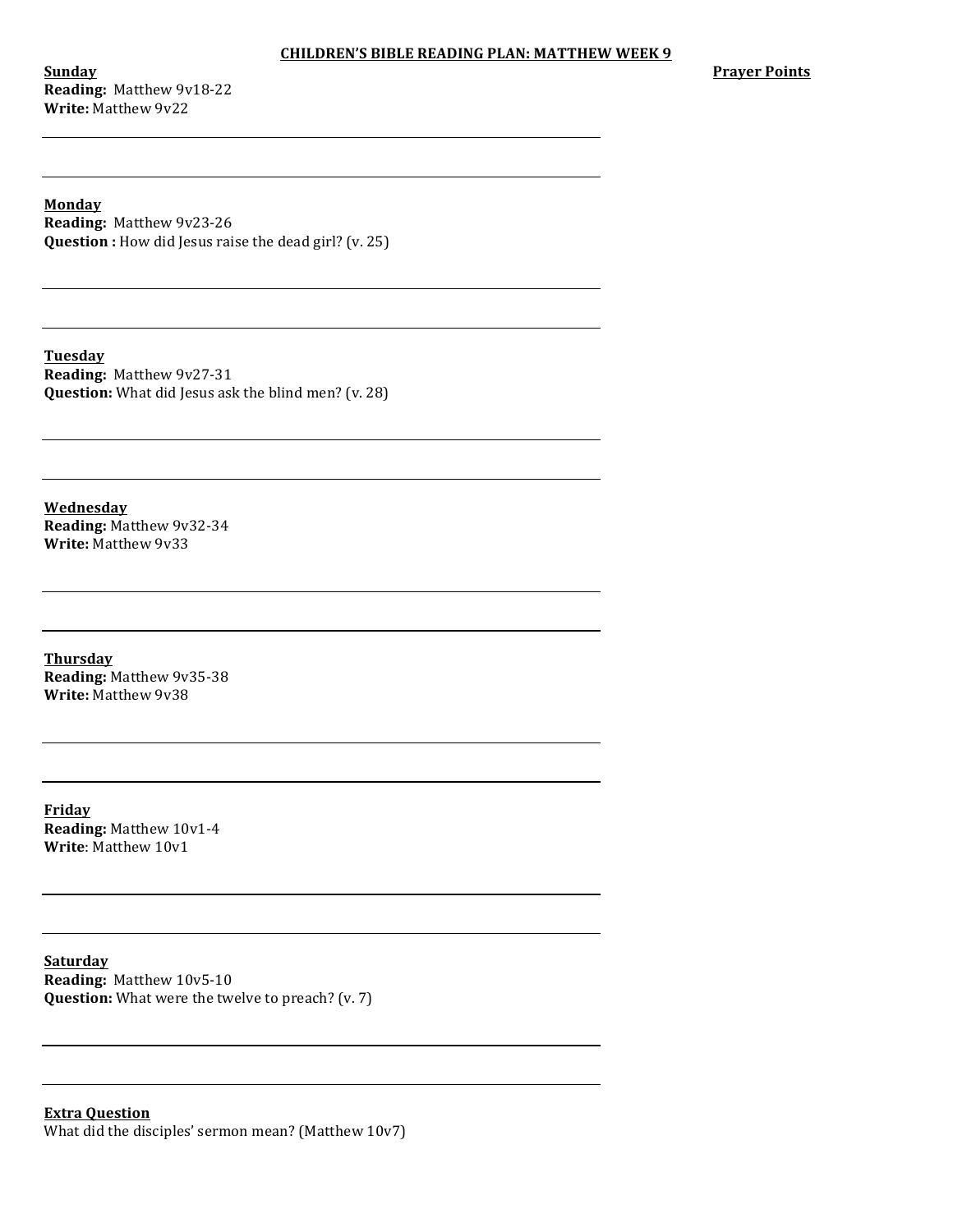**Prayer Points** 

**Sunday Reading:** Matthew 10v11-15 **Question:** What were the disciples to do if rejected? (v. 14)

**Monday Reading:** Matthew 10v16-20 **Write**: Matthew 10v20

**Tuesday Reading:** Matthew 10v21-26 **Question:** Why should we not fear opposition? (v. 26)

**Wednesday Reading:** Matthew 10v27-31 **Write:** Matthew 10v28

**Thursday Reading:** Matthew 10v32-33 **Write:** Matthew 10v32

**Friday Reading:** Matthew 10v34-39 **Write: Matthew 10v38** 

**Saturday Reading:** Matthew 10v40-42 **Question:** How do you receive Jesus? (v. 40)

**Extra Question** How do we take Christ's cross? (Matthew 10v38)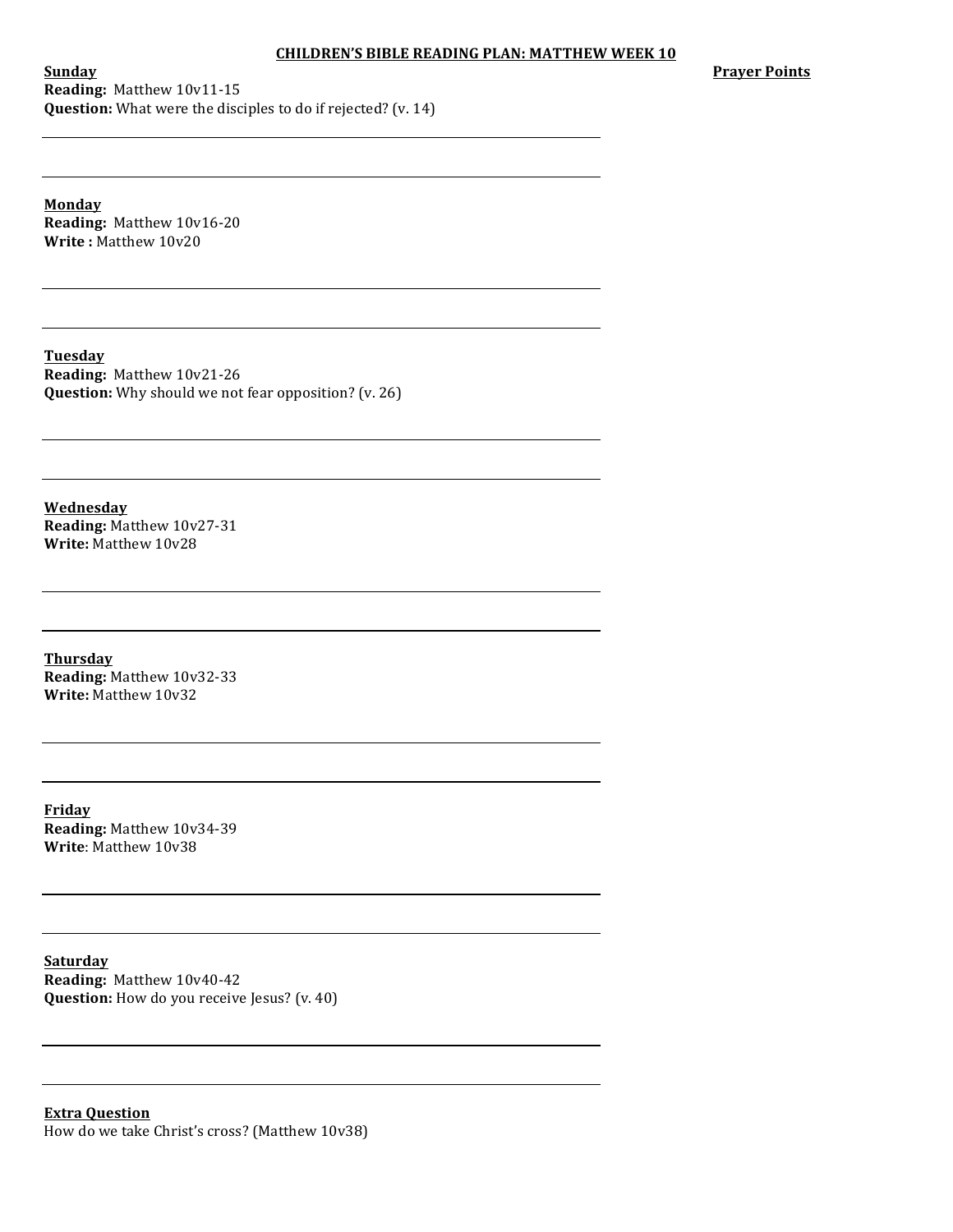**Prayer Points** 

**Sunday Reading:** Matthew 11v1-3 **Question:** What did John the Baptist want to know? (v. 3)

**Monday Reading: Matthew 11v4-6 Write**: Matthew 11v6

**Tuesday Reading:** Matthew 11v7-10 **Question:** What was the messenger to do? (v. 10)

**Wednesday Reading: Matthew 11v11-15 Write: Matthew 11v15** 

**Thursday Reading:** Matthew 11v16-19 **Question:** What did Jesus compare his listeners to? (v. 16)

**Friday Reading:** Matthew 11v20-24 **Write**: Matthew 11v24

**Saturday Reading:** Matthew 11v25-30 **Write: Matthew 11v28** 

**Extra Question** What does Jesus give you rest from? (Matthew 11v28)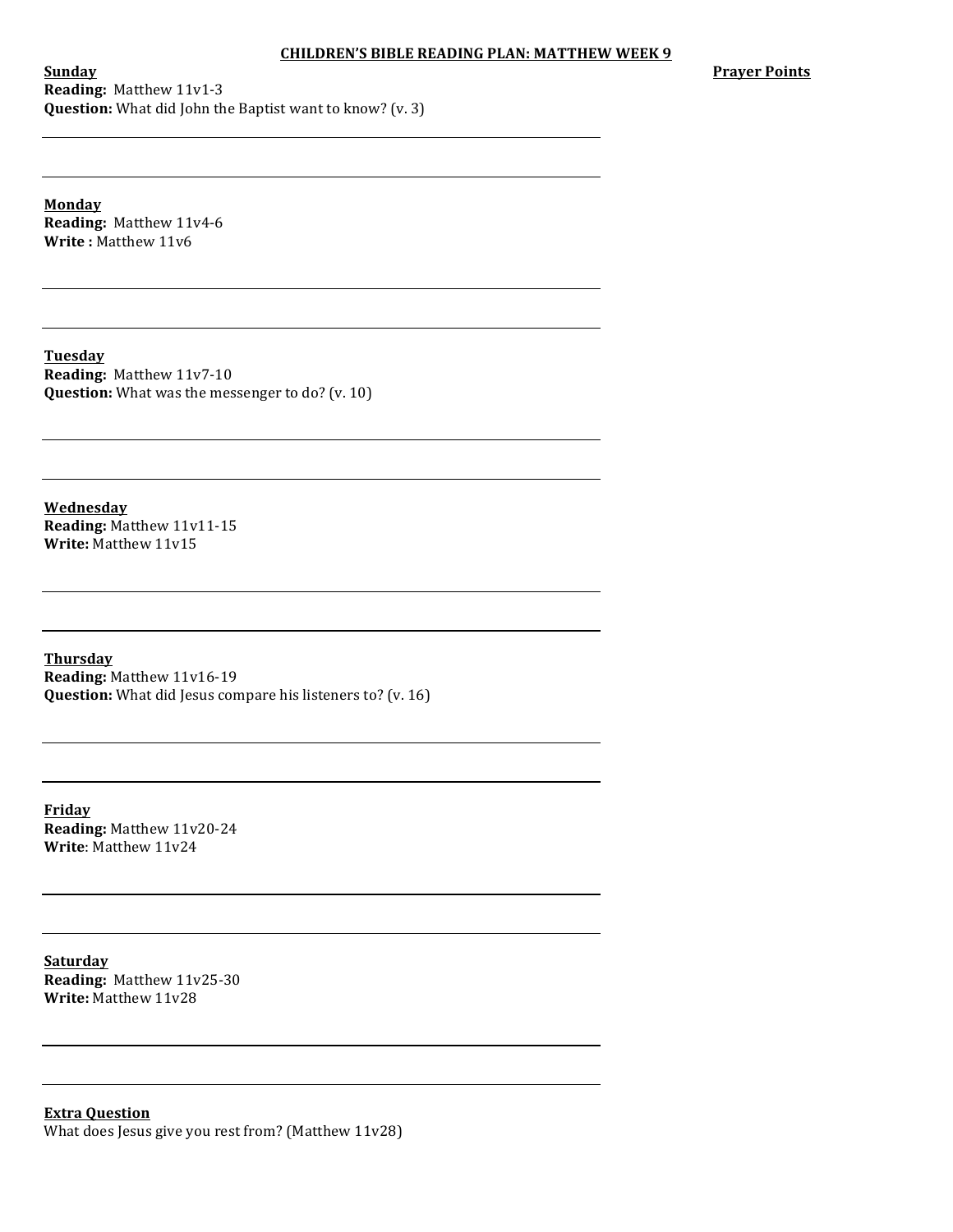**Sunday Reading:** Matthew 12v1-4 **Write: Matthew 12v3** 

**Prayer Points** 

**Monday Reading:** Matthew 12v5-8 **Write**: Matthew 12v8

**Tuesday Reading:** Matthew 12v9-13 **Write:** Matthew 12v12

**Wednesday Reading:** Matthew 12v14-18 **Write:** Matthew 12v18

**Thursday Reading:** Matthew 12v19-21 **Question:** What will the Lord not break? (v. 20)

**Friday Reading: Matthew 12v22-24 Question**: What did they ask? (v. 23)

**Saturday Reading: Matthew 12-25-28 Question:** How did Jesus cast out devils? (v. 28)

**Extra Question** How does the Devil try to attack you and damage you?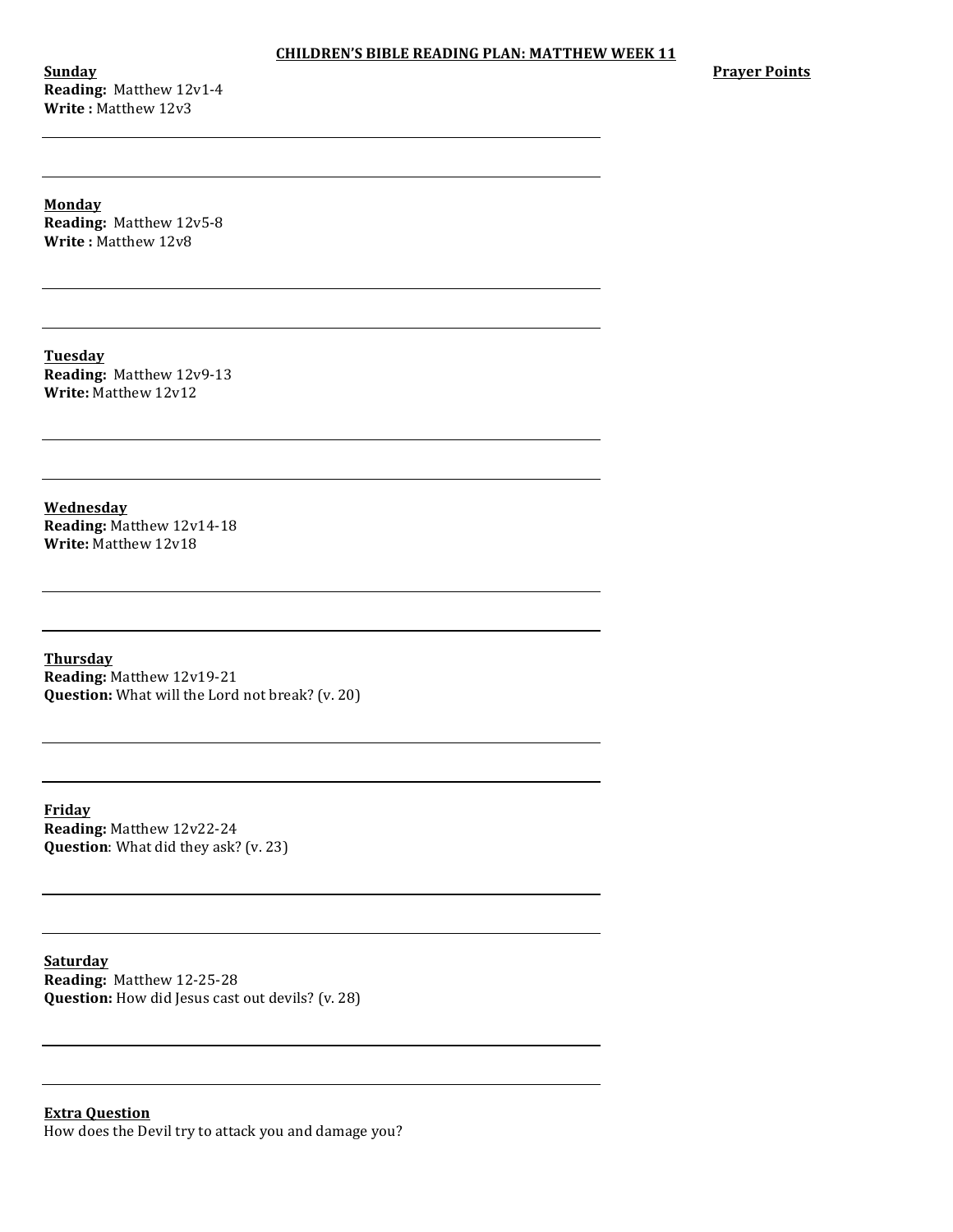**Sunday Reading:** Matthew 12v29-32 **Write: Matthew 12v30** 

**Prayer Points**

**Monday Reading:** Matthew 12v33-37 **Write**: Matthew 12v37

**Tuesday Reading:** Matthew 12v38-42 **Write:** Matthew 12v41

**Wednesday Reading: Matthew 12v43-45 Question:** How many other evil spirits did the unclean spirit return with? (v. 45)

**Thursday Reading:** Matthew 12v46-50 **Question:** Who is Jesus' brother, sister, and mother? (v. 50)

**Friday Reading:** Matthew 13v1-4 **Write**: Matthew 13y4

**Saturday Reading:** Matthew 13v5-8 **Question:** What happened to the seed that fell among thorns? (v. 7)

# **Extra Question**

Good ground produces lots of good fruit (Matthew 13v8). How do you know if your heart is good ground for the Word of God?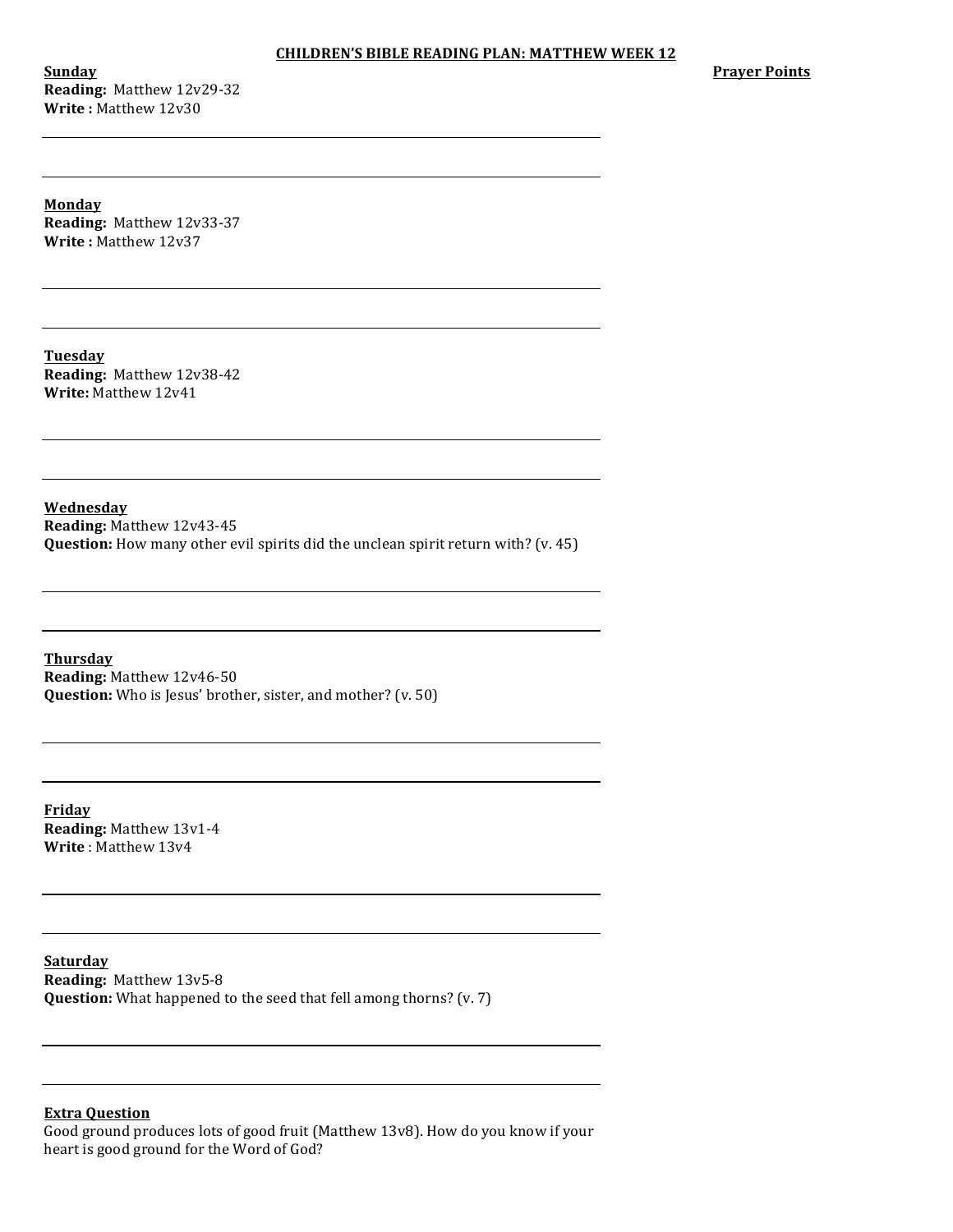**Sunday Reading:** Matthew 13v9-12 **Write:** Matthew 13v9

**Prayer Points** 

**Monday Reading: Matthew 13v13-17 Question:** Who wanted to see and hear about Jesus? (v. 17)

**Tuesday Reading:** Matthew 13v18-21 **Question:** What happens when we do not understand the Word? (v. 19)

**Wednesday Reading:** Matthew 13v22-23 **Write: Matthew 22v22** 

**Thursday Reading:** Matthew 13v24-30 **Write:** Matthew 13v25

**Friday Reading: Matthew 13v31-32 Question**: What kind of seed did the farmer sow? (v. 31)

**Saturday Reading:** Matthew 13v33-35 **Question:** What is the kingdom of God like? (v. 33)

### **Extra Question** Why did Jesus teach us with parables and other word pictures?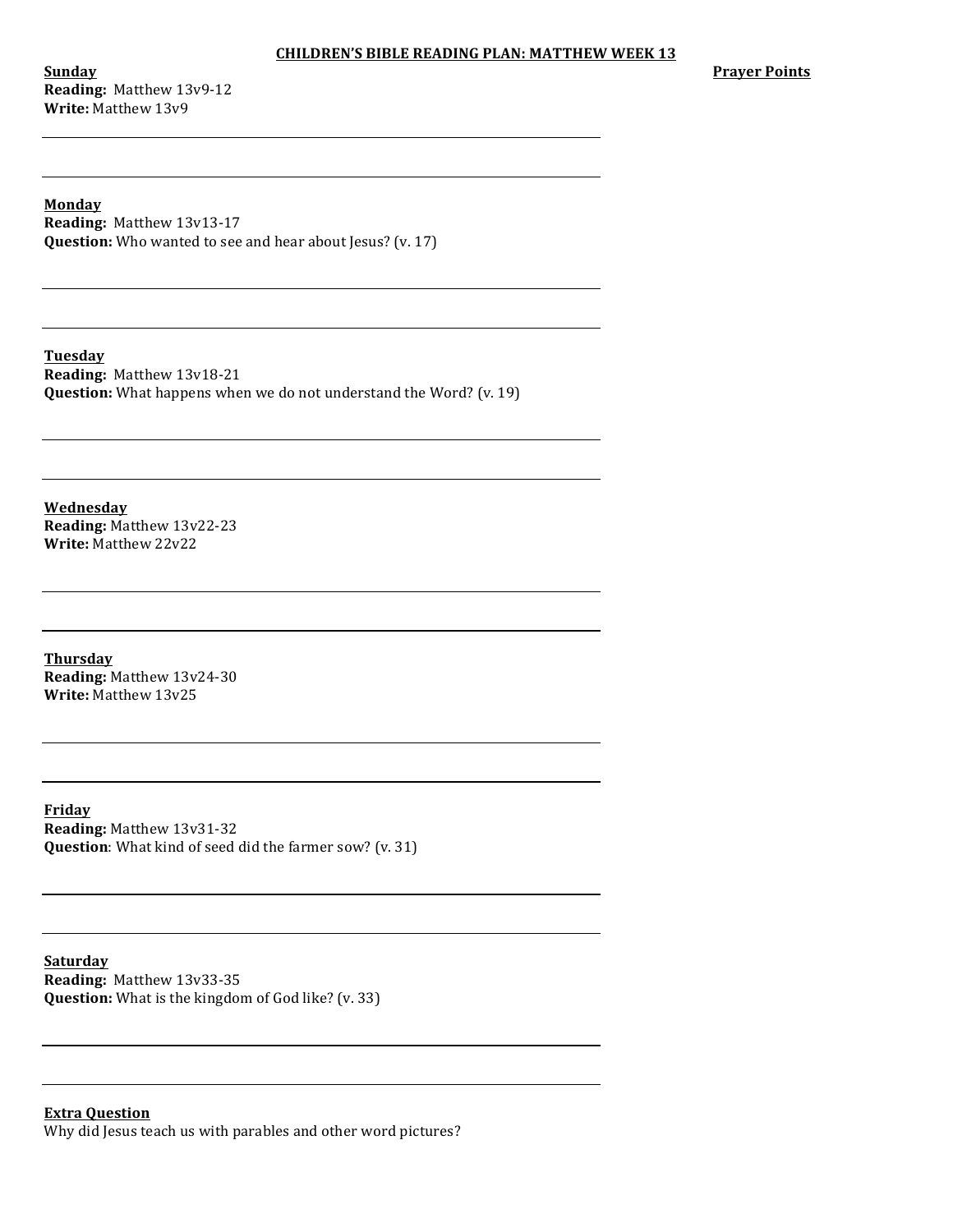**Sunday Reading:** Matthew 13v36-39 **Write: Matthew 13v37** 

**Prayer Points**

**Monday Reading:** Matthew 13v40-43 **Question:** Who will Jesus send out at the end of the world? (v. 41)

**Tuesday Reading:** Matthew 13v44-46 **Question:** What does the man do when he finds the precious pearl? (v. 46)

**Wednesday Reading:** Matthew 13v47-50 **Write: Matthew 13v49** 

**Thursday Reading:** Matthew 13v51-53 **Question:** Answer the question in v. 51.

**Friday Reading: Matthew 13v54-58 Question**: Why did Jesus not do many mighty works there? (v. 58)

**Saturday Reading:** Matthew 14v1-5 **Question:** Why was Herod afraid of harming John the Baptist? (v. 5)

**Extra Question**

What word would you use to describe John the Baptist's preaching to Herod?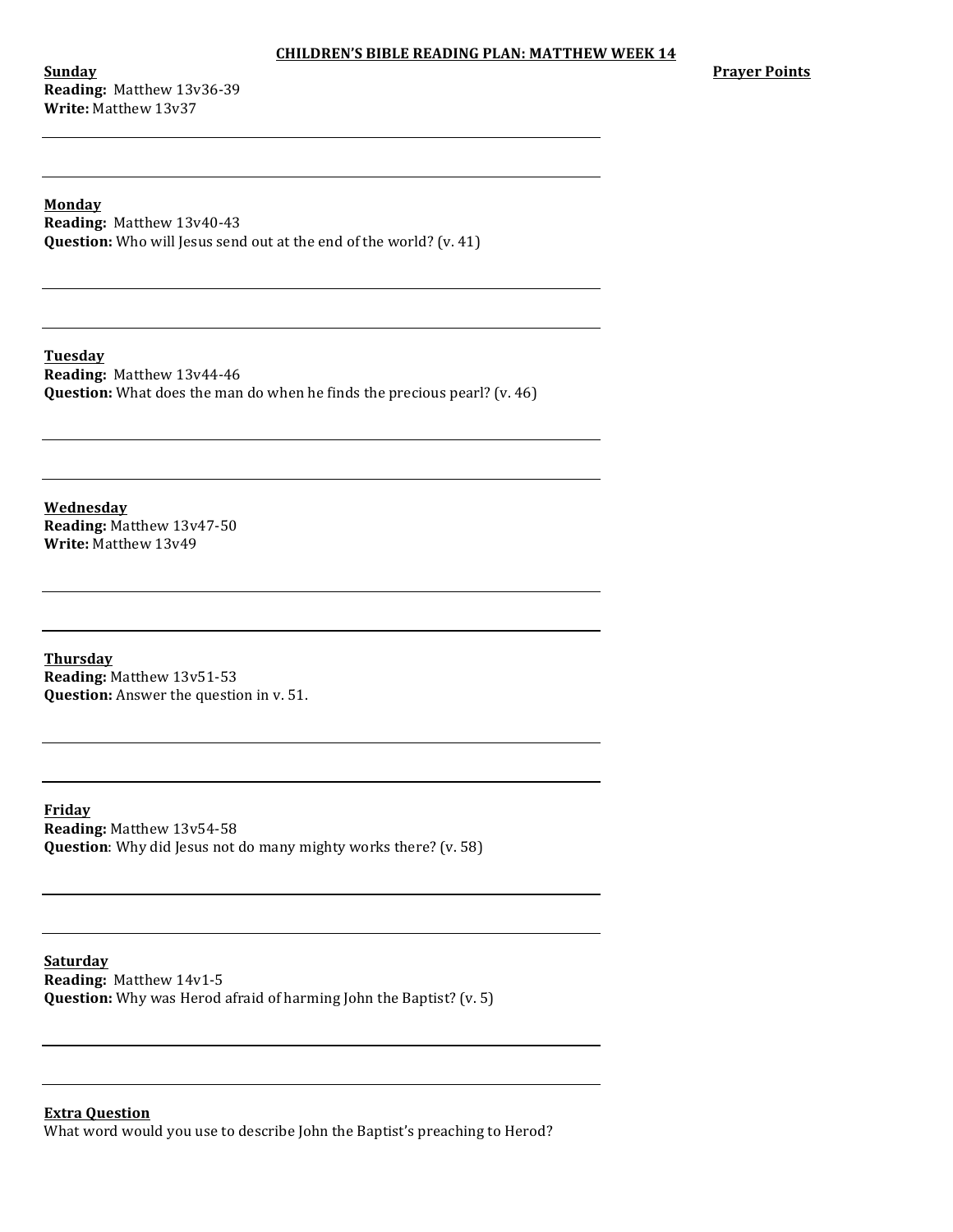**Sunday Reading:** Matthew 14v30-33 **Write:** Matthew 14v33

**Prayer Points**

**Monday Reading:** Matthew 14v34-36 **Question:** What were people trying to touch for healing? (v. 36)

**Tuesday Reading:** Matthew 15v1-3 **Write:** Matthew 15v3

**Wednesday**

**Reading: Matthew 15v4-6 Question:** What did they do to God's commandments? (v. 6)

**Thursday Reading:** Matthew 15v7-9 **Write:** Matthew 15v9

**Friday Reading: Matthew 15v10-16 Question**: What happens when the blind lead the blind? (v. 14)

**Saturday Reading:** Matthew 15v17-20 **Write:** Matthew 15v18

**Extra Question**

When do you feel most afraid and who can help you with that? (Matthew  $14v27$ )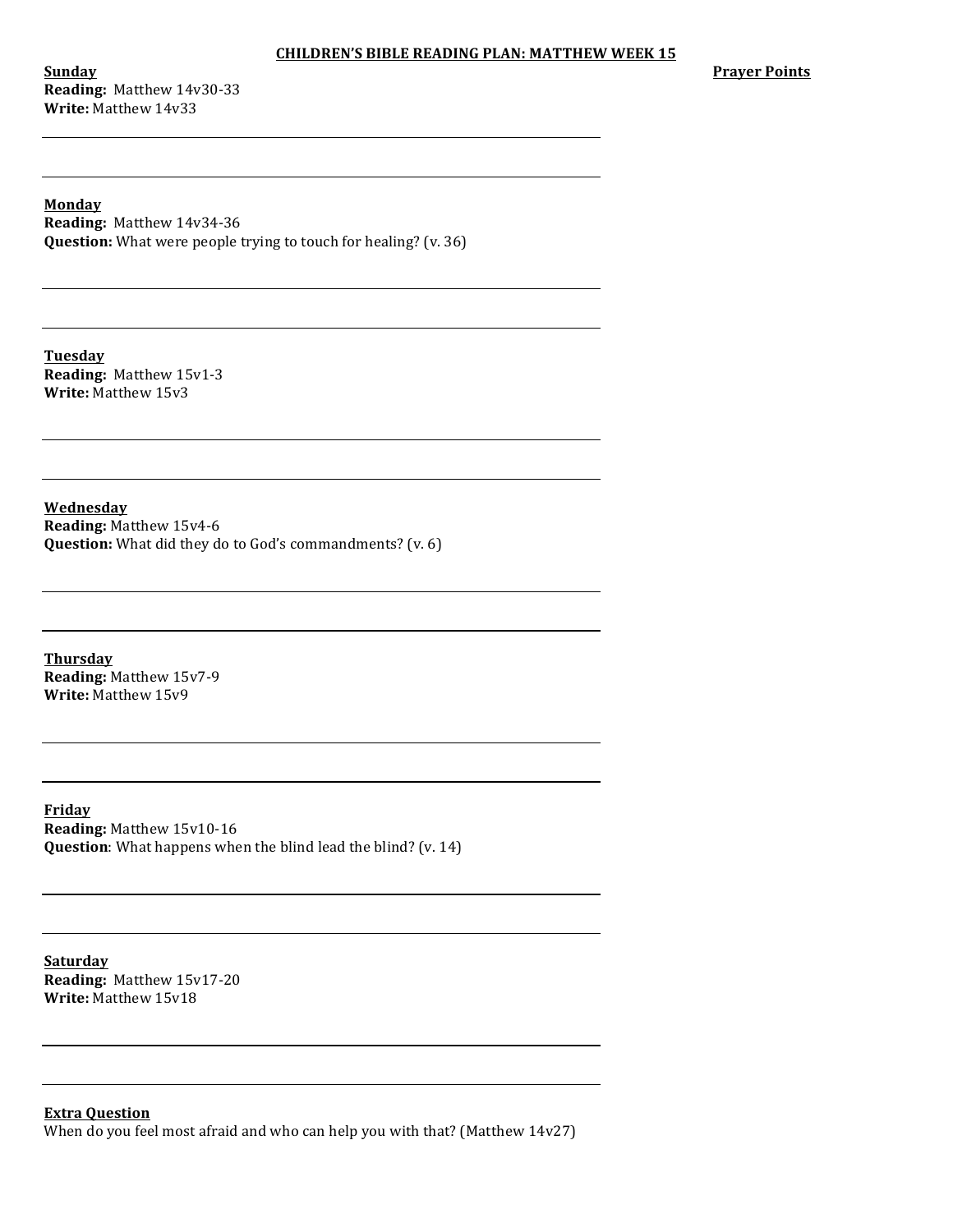**Sunday Reading:** Matthew 14v30-33 **Write:** Matthew 14v33

**Prayer Points**

**Monday Reading:** Matthew 14v34-36 **Question:** What were people trying to touch for healing? (v. 36)

**Tuesday Reading:** Matthew 15v1-3 **Write:** Matthew 15v3

**Wednesday**

**Reading: Matthew 15v4-6 Question:** What did they do to God's commandments? (v. 6)

**Thursday Reading:** Matthew 15v7-9 **Write:** Matthew 15v9

**Friday Reading: Matthew 15v10-16 Question**: What happens when the blind lead the blind? (v. 14)

**Saturday Reading:** Matthew 15v17-20 **Write:** Matthew 15v18

**Extra Question**

When do you feel most afraid and who can help you with that? (Matthew  $14v27$ )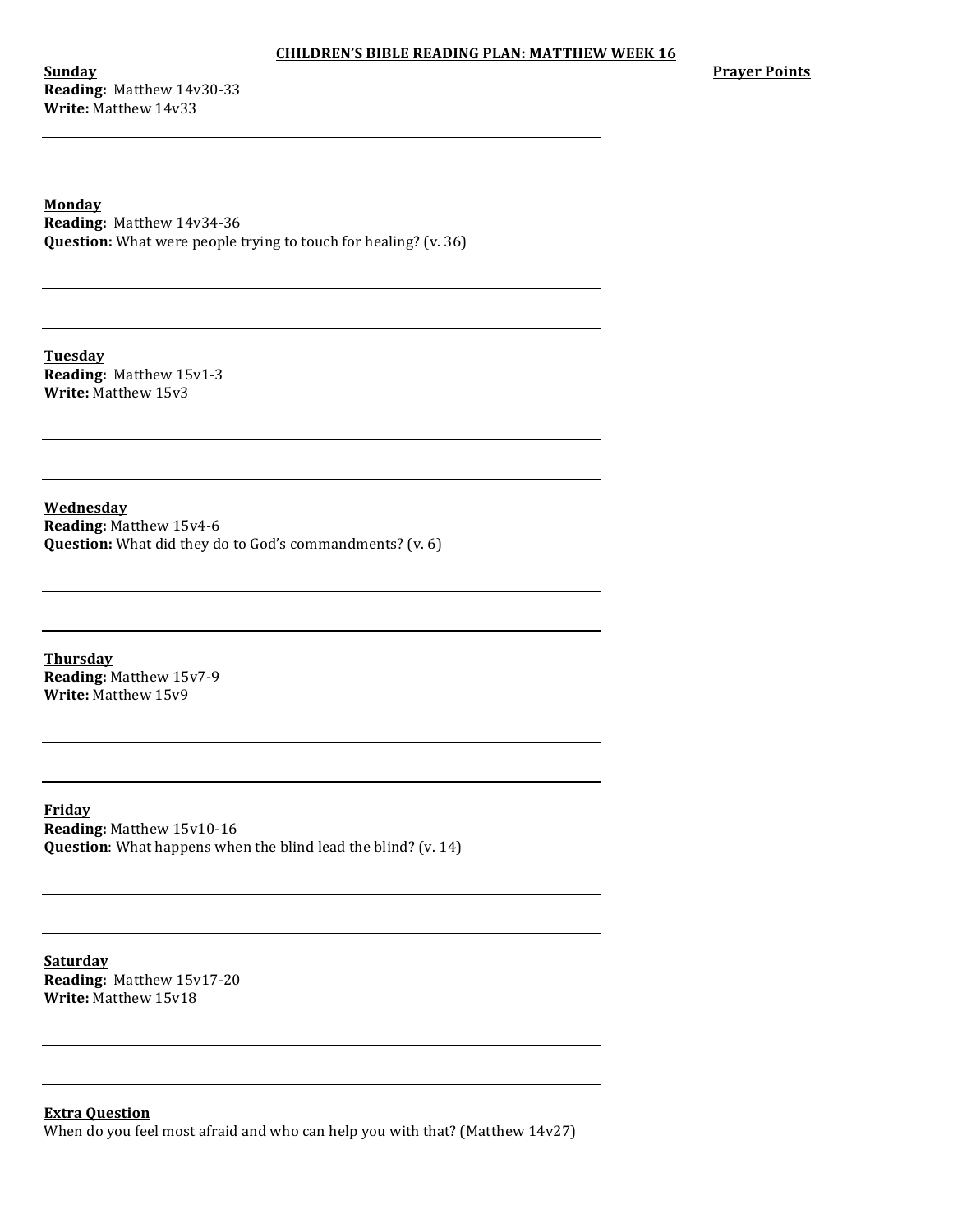**Prayer Points** 

**Sunday Reading:** Matthew 15v21-24 **Question:** What did the disciples want Jesus to do with the woman? (v. 23)

**Monday Reading:** Matthew 15v25-28 **Write:** Matthew 15v25

**Tuesday Reading:** Matthew 15v29-31 **Write:** Matthew 15v31

**Wednesday Reading:** Matthew 15v32-35 **Question:** What feelings did Jesus have towards the crowds? (v. 32)

**Thursday Reading:** Matthew 15v36-39 **Write: Matthew 15v37** 

**Friday Reading: Matthew 16v1-5 Question**: What did the wicked people want from Jesus? (v. 4)

**Saturday Reading:** Matthew 16v6-12 **Write:** Matthew 16v8

# **Extra Question**

Can you think of a time when you doubted Jesus' ability to provide for you and your family? (Matthew 16v8)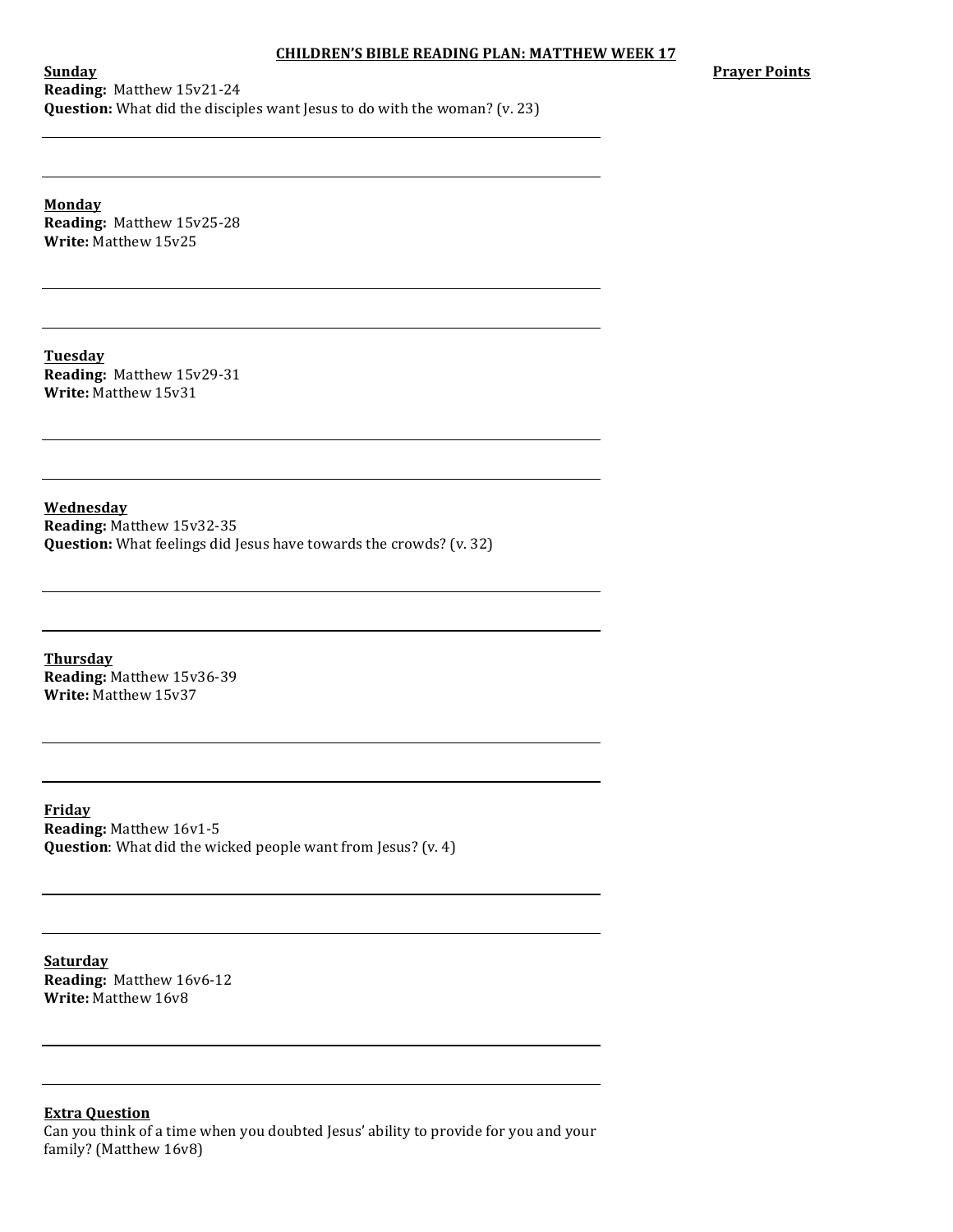**Sunday Reading:** Matthew 16v13-16 **Write:** Matthew 16v16

**Prayer Points** 

**Monday Reading:** Matthew 16v17-20 **Write:** Matthew 16v18

**Tuesday Reading:** Matthew 16v21-23 **Write:** Matthew 16v23

**Wednesday Reading:** Matthew 16v24-28 **Write:** Matthew 16v26

**Thursday Reading:** Matthew 17v1-4 **Question:** Describe the appearance of Jesus. (v. 2)

**Friday Reading:** Matthew 17v5-8 **Write:** Matthew 17v8

**Saturday Reading:** Matthew 17v9-13 **Question:** Who was Jesus talking about when he spoke about Elias/Elijah? (v. 13)

**Extra Question** In what ways was John the Baptist like Elijah?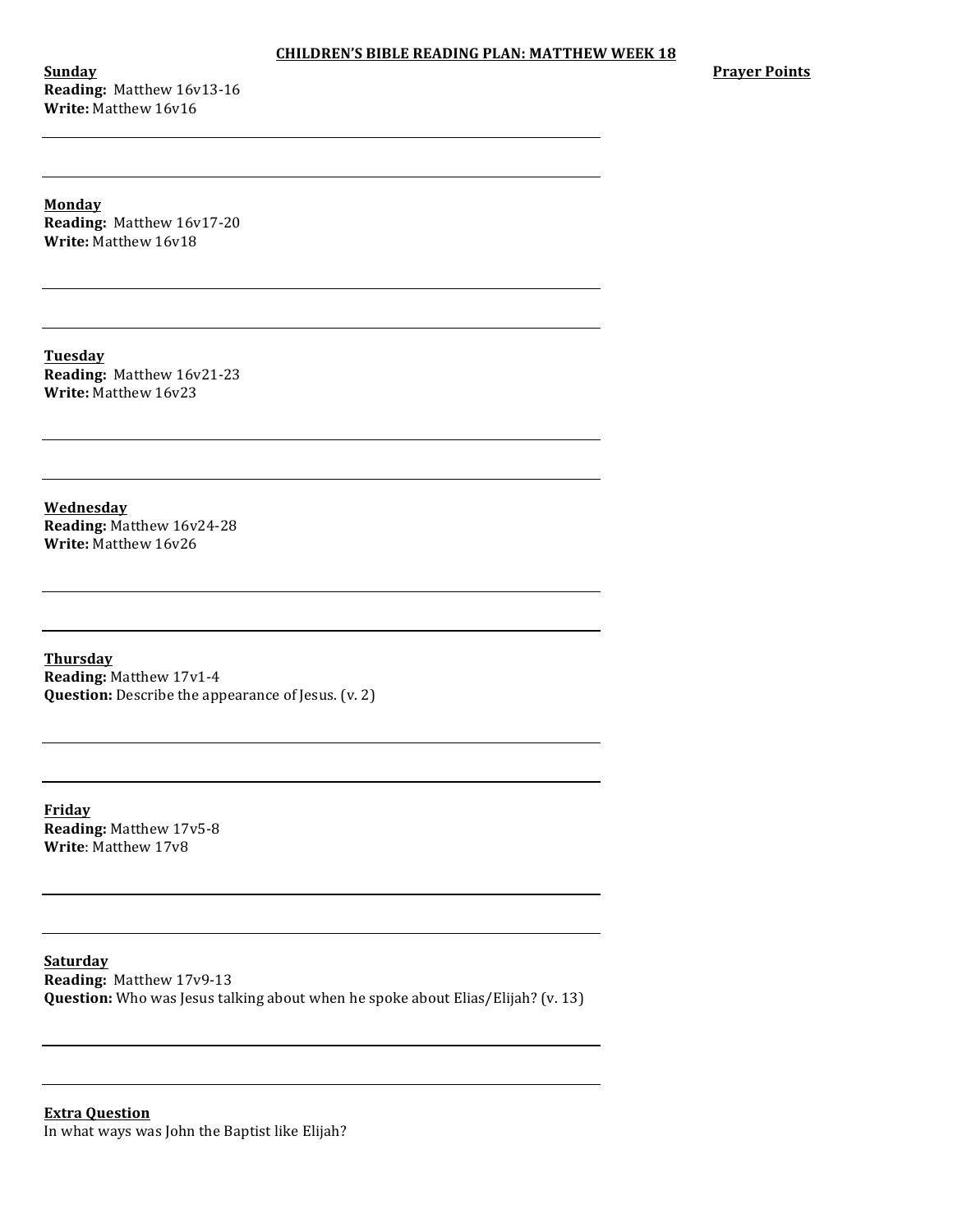**Sunday Reading:** Matthew 17v14-18 **Write:** Matthew 17v18

**Prayer Points** 

**Monday Reading:** Matthew 17v19-21 **Question:** Why could the disciples not cast out the devil? (v. 20)

**Tuesday Reading:** Matthew 17v22-23 **Write:** Matthew 17v23

**Wednesday Reading:** Matthew 17v24-27 **Write:** What would be in the fish's moth? (v. 27)

**Thursday Reading:** Matthew 18v1-6 **Write: Matthew 18v3** 

**Friday Reading:** Matthew 18v7-9 **Question**: Why might it sometimes be better to have only one eye? (v. 9)

**Saturday Reading:** Matthew 18v10-14 **Question:** Why did the Son of man come? (v. 11)

**Extra Question** What does "lost" mean in Matthew 18v11?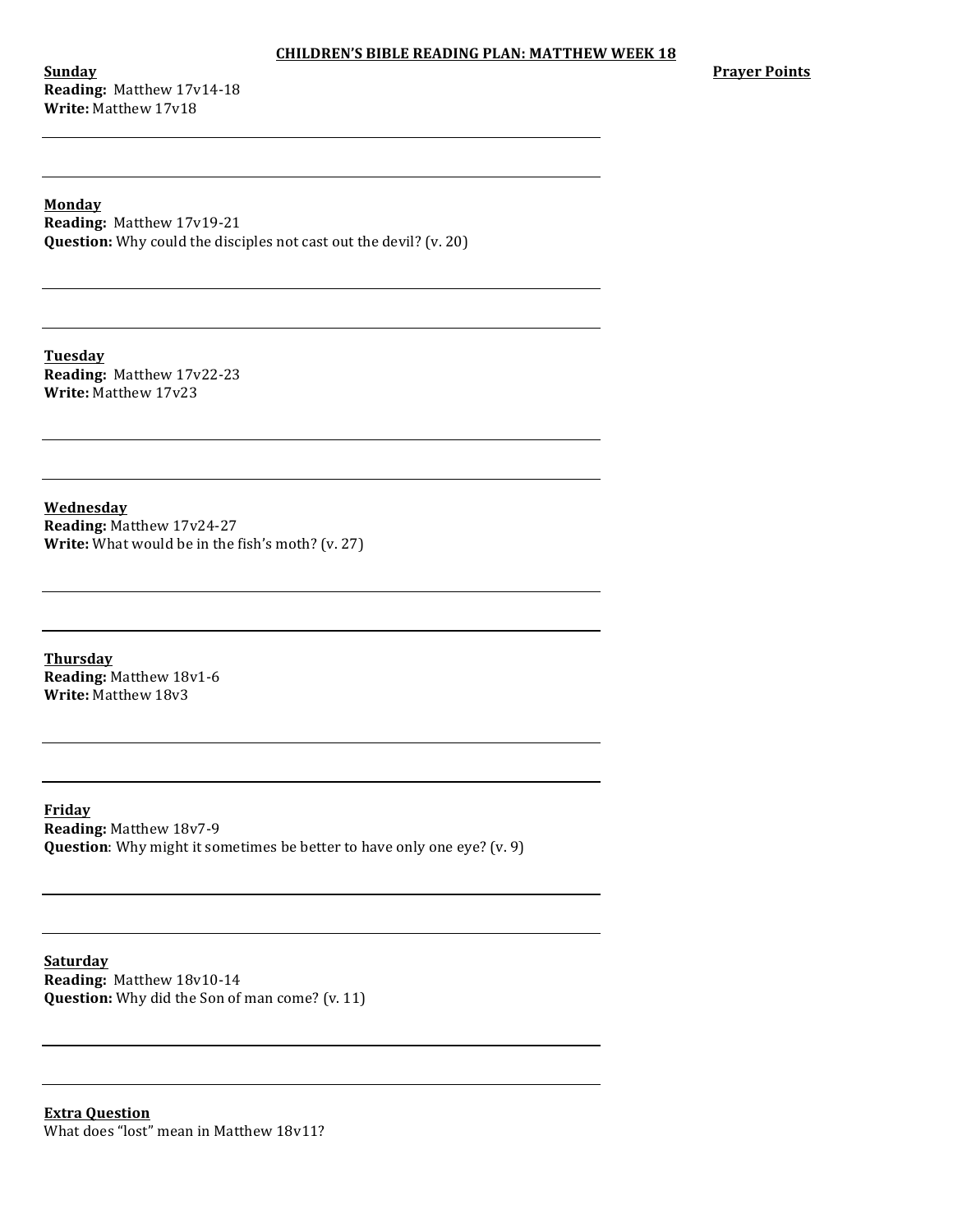**Sunday Reading:** Matthew 18v15-17 **Write:** Matthew 18v15

**Prayer Points** 

**Monday Reading:** Matthew 18v18-20 **Write:** Matthew 18v20

**Tuesday Reading:** Matthew 18v21-22 **Question:** How many times are we to forgive someone? (v. 22)

**Wednesday Reading: Matthew 18v23-27 Question:** Why did the servant's lord forgive him his debt? (v. 27)

**Thursday Reading:** Matthew 18v28-31 **Question:** What did the servant do to the man who owed him money? (v. 30)

**Friday Reading:** Matthew 18v32-35 **Write**: Matthew 18v35

**Saturday Reading:** Matthew 19v1-6 **Write:** Matthew 19v5

**Extra Question** When two people marry they become.....? (Matthew 19v6)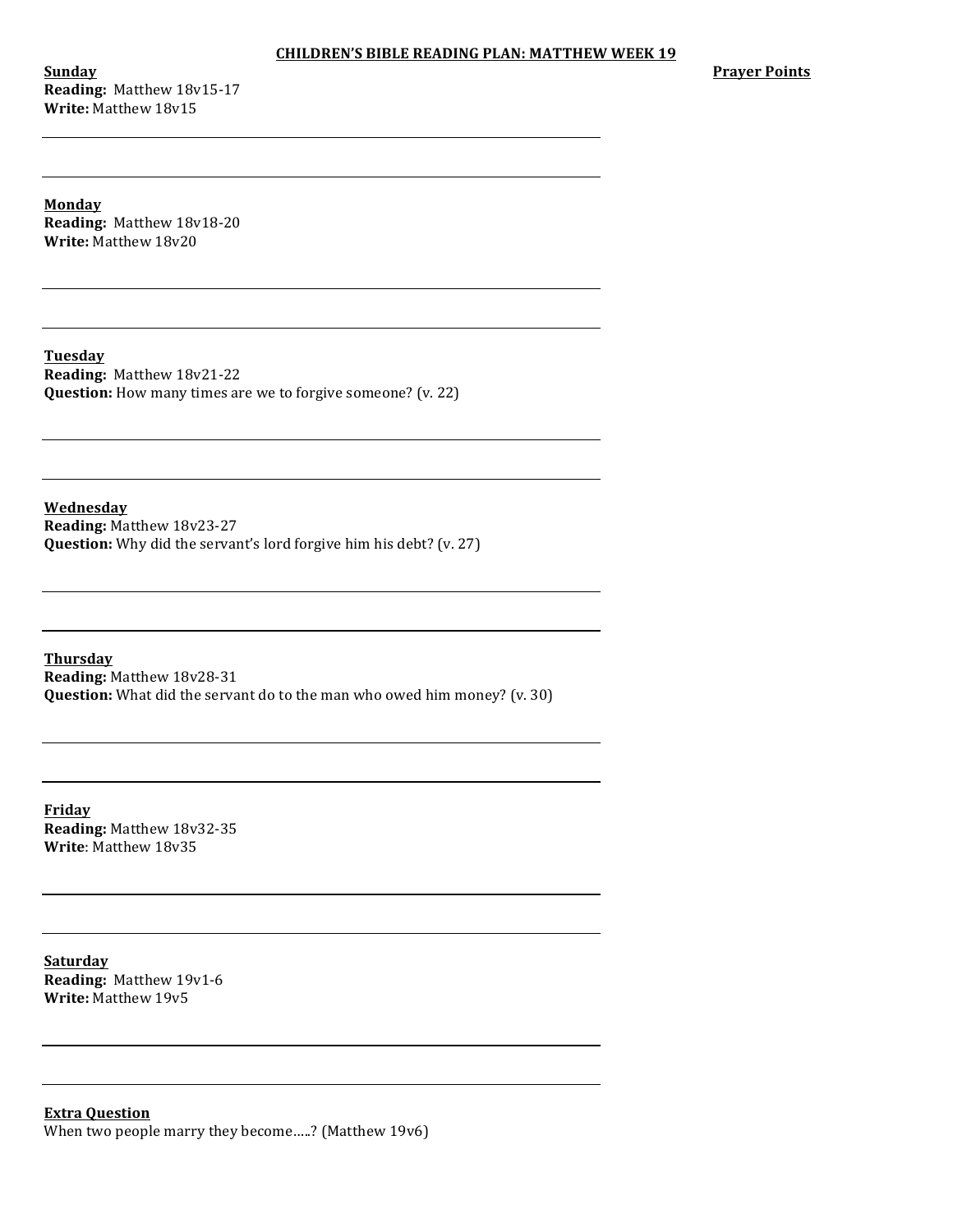**Sunday Reading:** Matthew 19v7-9 **Write:** Matthew 19v9

**Prayer Points** 

**Monday Reading:** Matthew 19v10-12 **Question:** Did the disciples find Jesus' teaching about marriage easy? (v. 10)

**Tuesday Reading:** Matthew 19v13-15 **Write:** Matthew 19v14

**Wednesday Reading:** Matthew 19v16-22 **Write: Matthew 19v16** 

**Thursday Reading: Matthew 19v23-26 Write:** Matthew 19v26

**Friday Reading: Matthew 19v27-30 Write**: Matthew 19v30

**Saturday Reading:** Matthew 20v1-5 **Write:** Matthew 20v4

**Extra Question**

Can you think of a time in the Bible or in your life when Matthew 19v30 came true?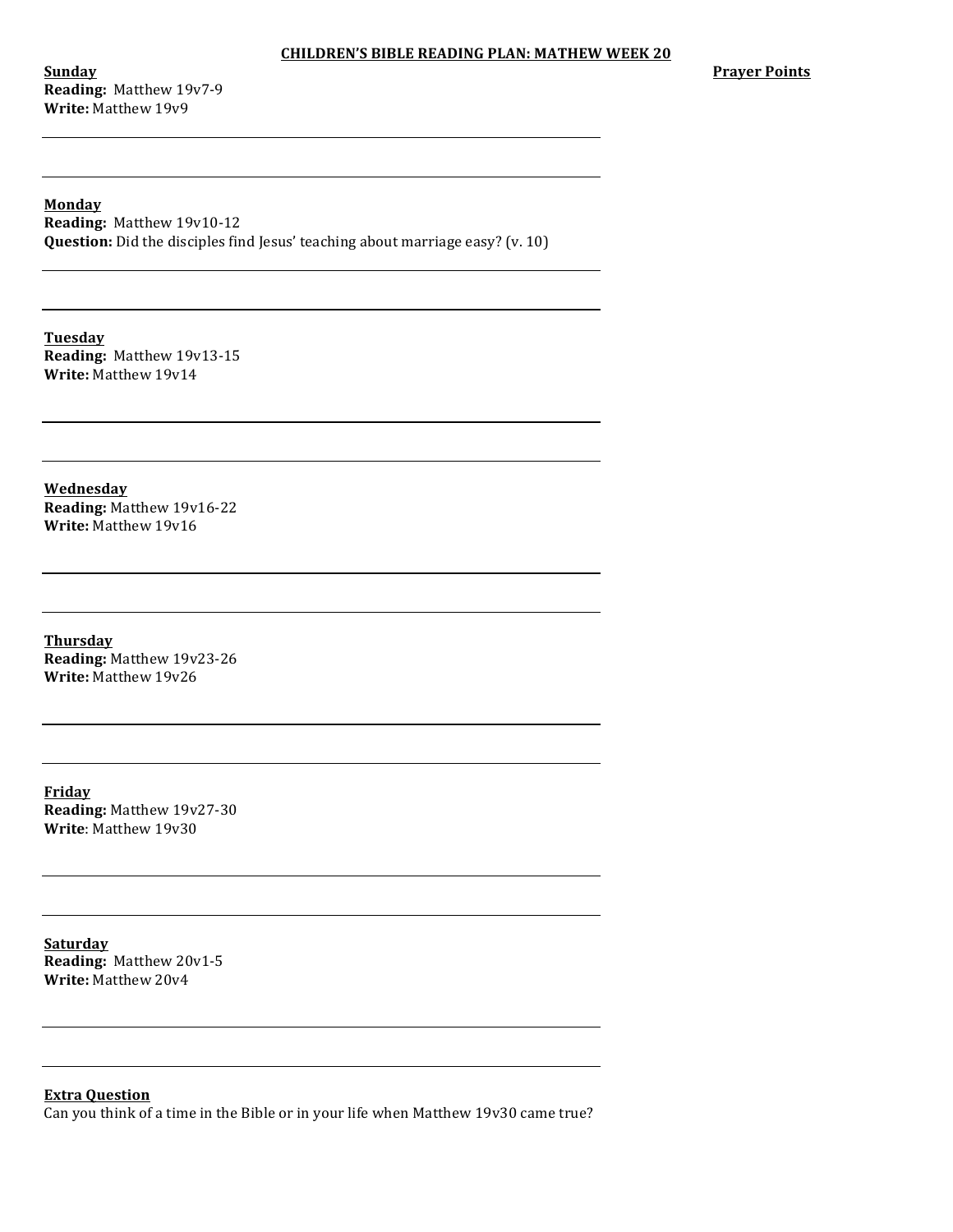**Prayer Points** 

**Sunday Reading:** Matthew 20v6-10 **Question:** What will the master give to the servants? (v. 7)

**Monday Reading:** Matthew 20v11-16 **Write:** Matthew 11v16

**Tuesday Reading:** Matthew 20v17-19 **Write:** Matthew 20v19

**Wednesday Reading:** Matthew 20v20-23 **Question:** What did the woman ask for her sons? (v. 21)

**Thursday Reading:** Matthew 20v24-29 **Write:** Matthew 20v28

**Friday Reading: Matthew 20v30-34 Question**: What did the two blind men cry out? (v. 30)

**Saturday Reading:** Matthew 21v1-5 **Write:** Matthew 21v5

**Extra Question**

Why do you think that Jesus chose to enter Jerusalem on a donkey? (Matthew 21v5)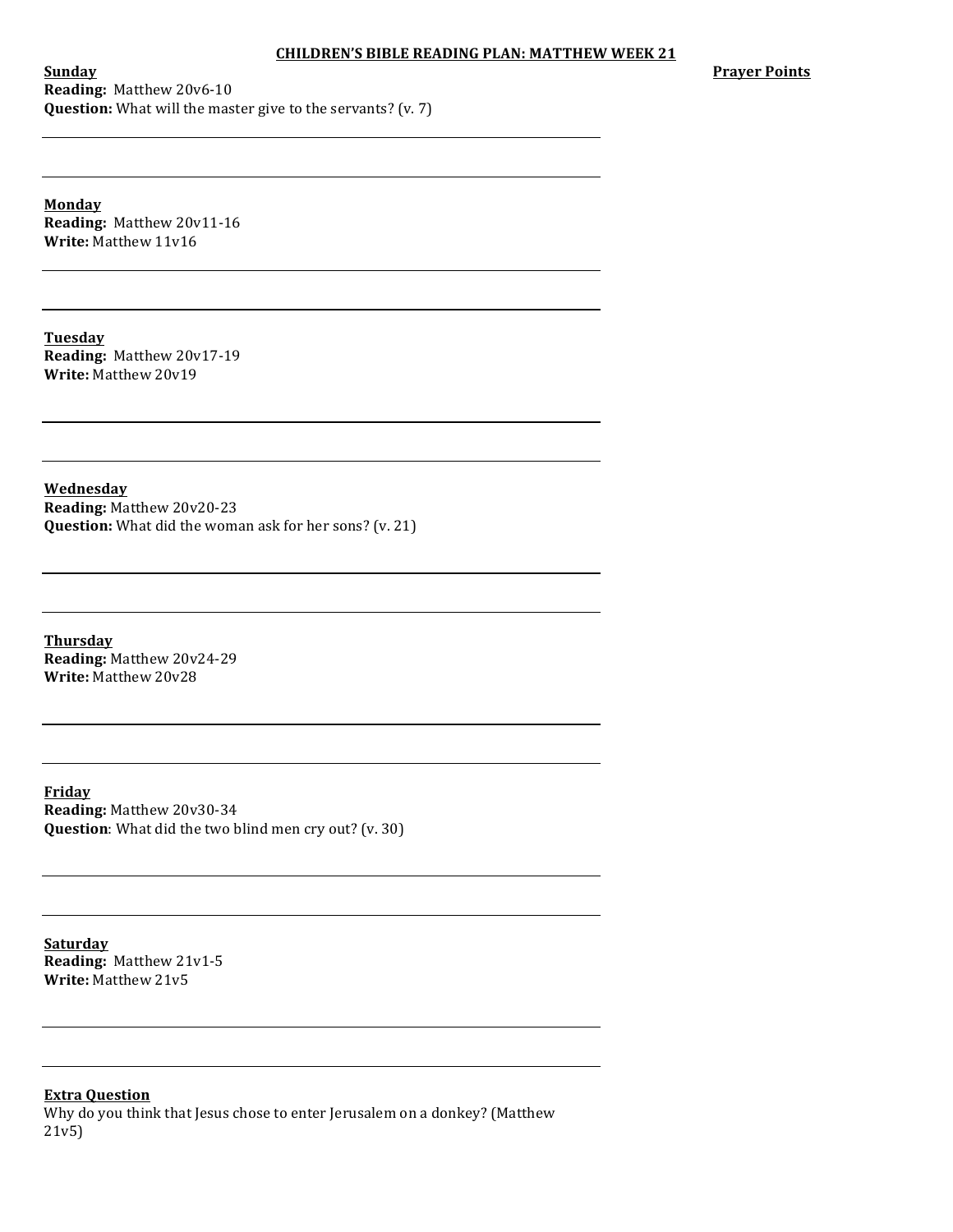**Sunday Reading:** Matthew 21v6-11 **Question:** What did the crowd sing? (v. 9) **Prayer Points** 

**Monday Reading:** Matthew 21v12-16 **Write:** Matthew 12v13

**Tuesday Reading:** Matthew 21v17-22 **Write:** Matthew 21v22

**Wednesday Reading:** Matthew 21v23-27 **Question:** Who did the Pharisees fear? (v. 26)

**Thursday Reading: Matthew 21v28-32 Question:** Who believed first? (v. 32)

**Friday Reading:** Matthew 21v33-39 **Write**: Matthew 21v37

**Saturday Reading:** Matthew 21v40-46 **Write:** Matthew 21v44

**Extra Question** Who is the stone in Matthew 21v44?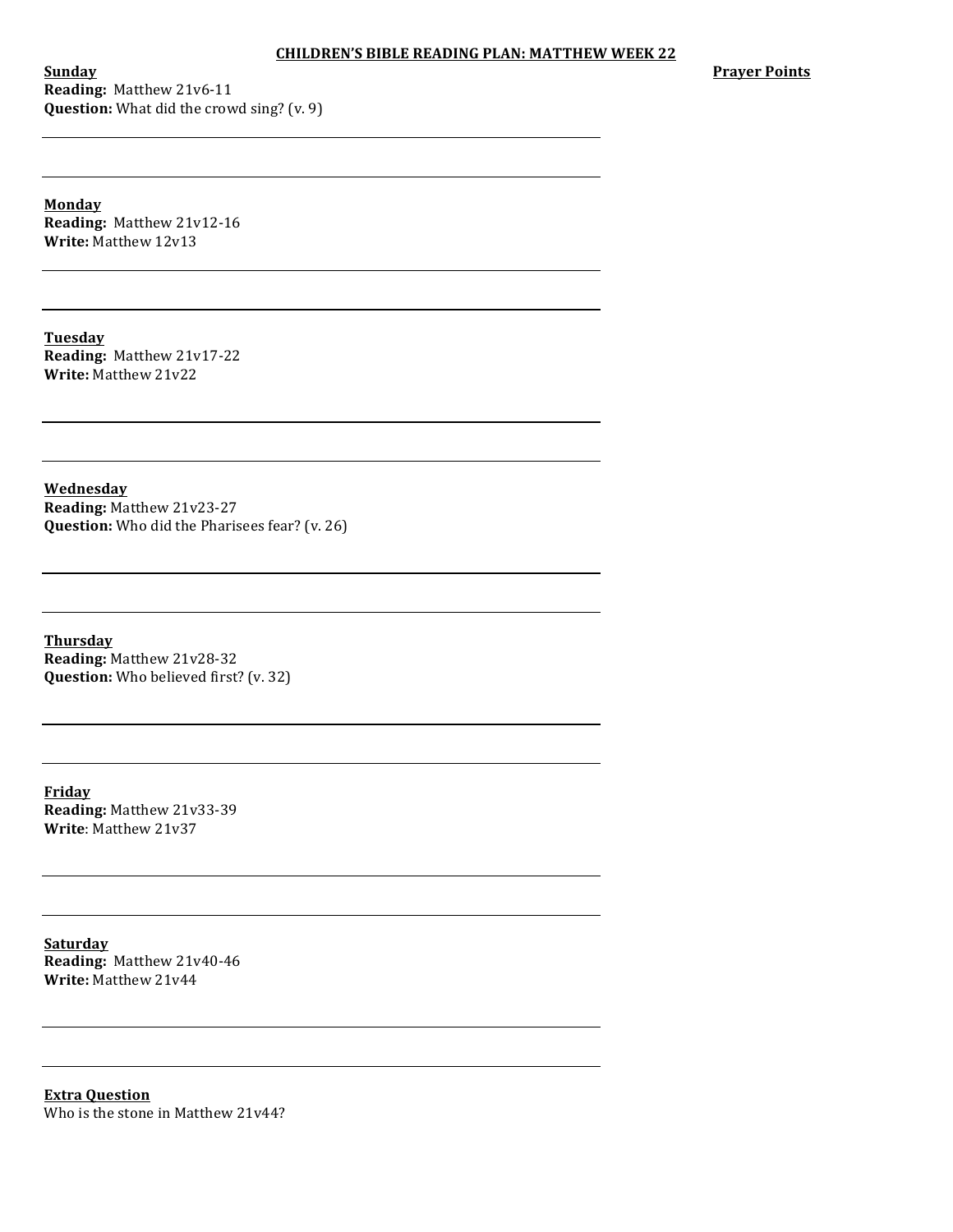**Prayer Points**

**Sunday Reading:** Matthew 22v1-6 **Question:** How did people respond to the invitation? (v. 5-6)

**Monday Reading:** 1 Samuel 13v19-23 **Question:** Why were there no blacksmiths in Israel? (v. 19)

**Tuesday Reading:** Matthew 22v11-14 **Write:** Matthew 22v14

**Wednesday Reading:** Matthew 22v15-22 **Write: Matthew 22v21** 

**Thursday Reading: Matthew 22v23-29 Question:** What mistake were the questioners making? (v. 29)

**Friday Reading:** Matthew 22v30-33 **Write**: Matthew 22v32

**Saturday Reading:** Matthew 22v34-40 **Write:** Matthew 22v37

**Extra Question** How do you love your neighbor? (Matthew 22v39)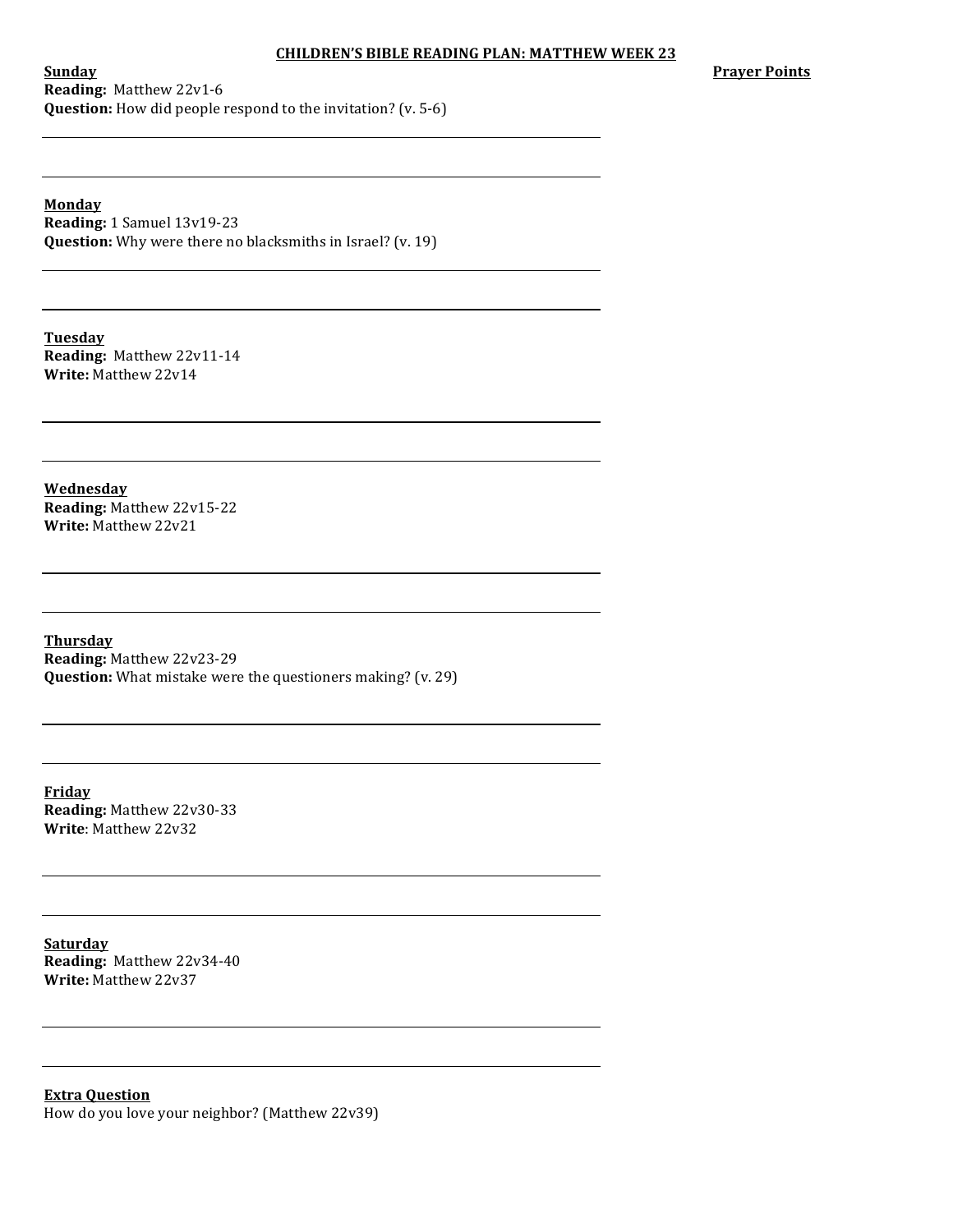**Sunday Reading:** Matthew 22v41-46 **Write: Matthew 22v42** 

**Prayer Points** 

**Monday Reading: Matthew 23v1-7 Question:** What seats did the Pharisees love? (v. 6)

**Tuesday Reading:** Matthew 23v8-12 **Write:** Matthew 23v11

**Wednesday Reading:** Matthew 23v13-15 **Question:** Describe the Pharisees' punishment (v. 14).

**Thursday Reading:** Matthew 23v16-22 **Write:** Matthew 23v22

**Friday Reading:** Matthew 23v23-26 **Write**: Matthew 23v26

**Saturday Reading:** Matthew 23v27-33 **Write:** Matthew 23v33

**Extra Question** Why do you think Jesus called the Pharisees vipers or snakes? (Matthew 23v33)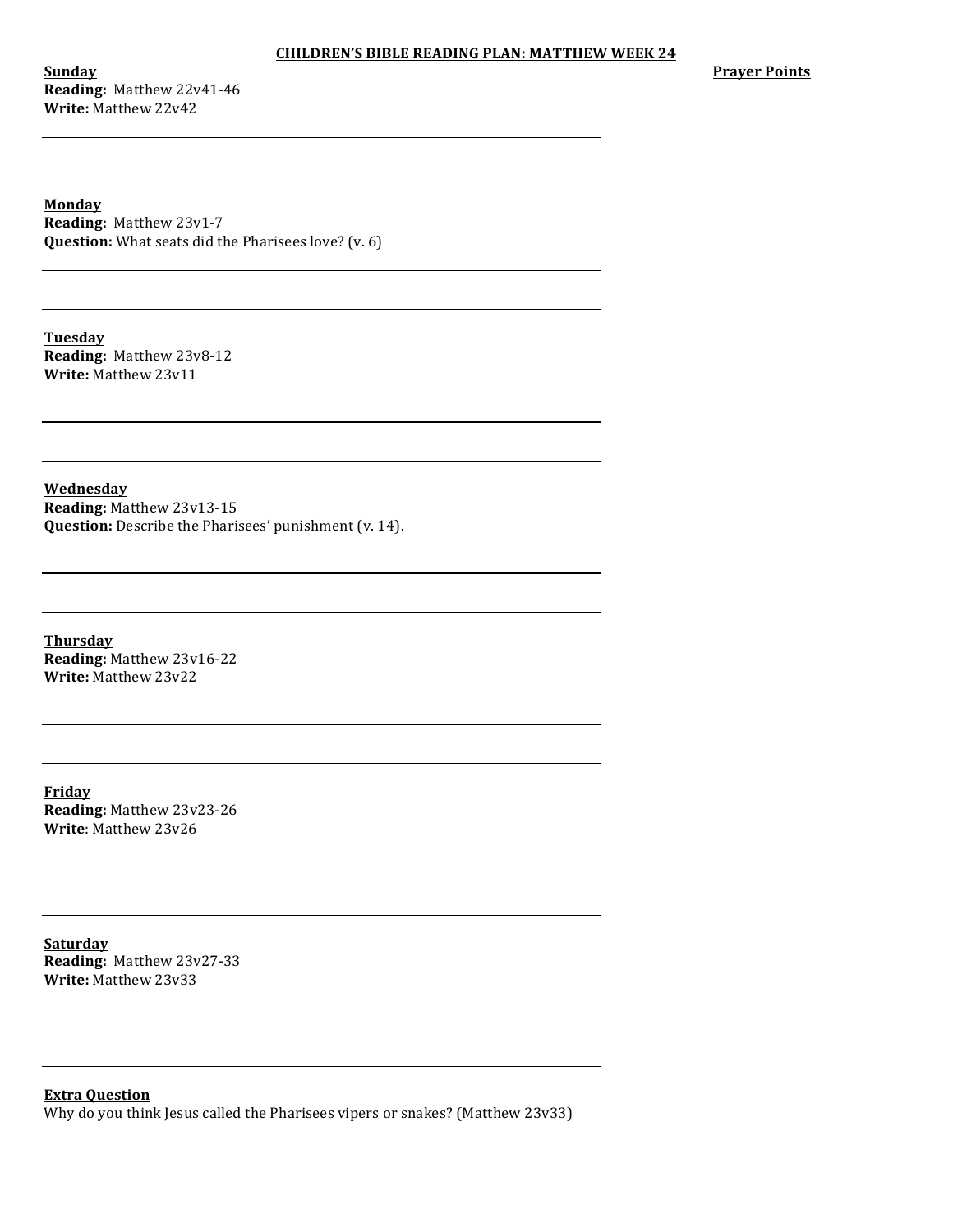**Prayer Points**

**Sunday Reading:** Matthew 23v34-39 **Question:** What does Jesus compare himself to in v. 37?

**Monday Reading:** Matthew 24v1-8 **Write: Matthew 24v4** 

**Tuesday Reading:** Matthew 24v9-14 **Question:** When will happen before the world ends? (v. 14)

**Wednesday Reading:** Matthew 24v15-21 **Write: Matthew 24v21** 

**Thursday Reading:** Matthew 24v22-28 **Question:** What will the coming of the Son of Man be like? (v. 27)

**Friday Reading: Matthew 24v29-31 Question**: What shall all the tribes of the earth see? (v. 30)

**Saturday Reading:** Matthew 24v32-36 **Write:** Matthew 24v36

**Extra Question**

How are you getting ready for the return of Jesus Christ and the end of the world?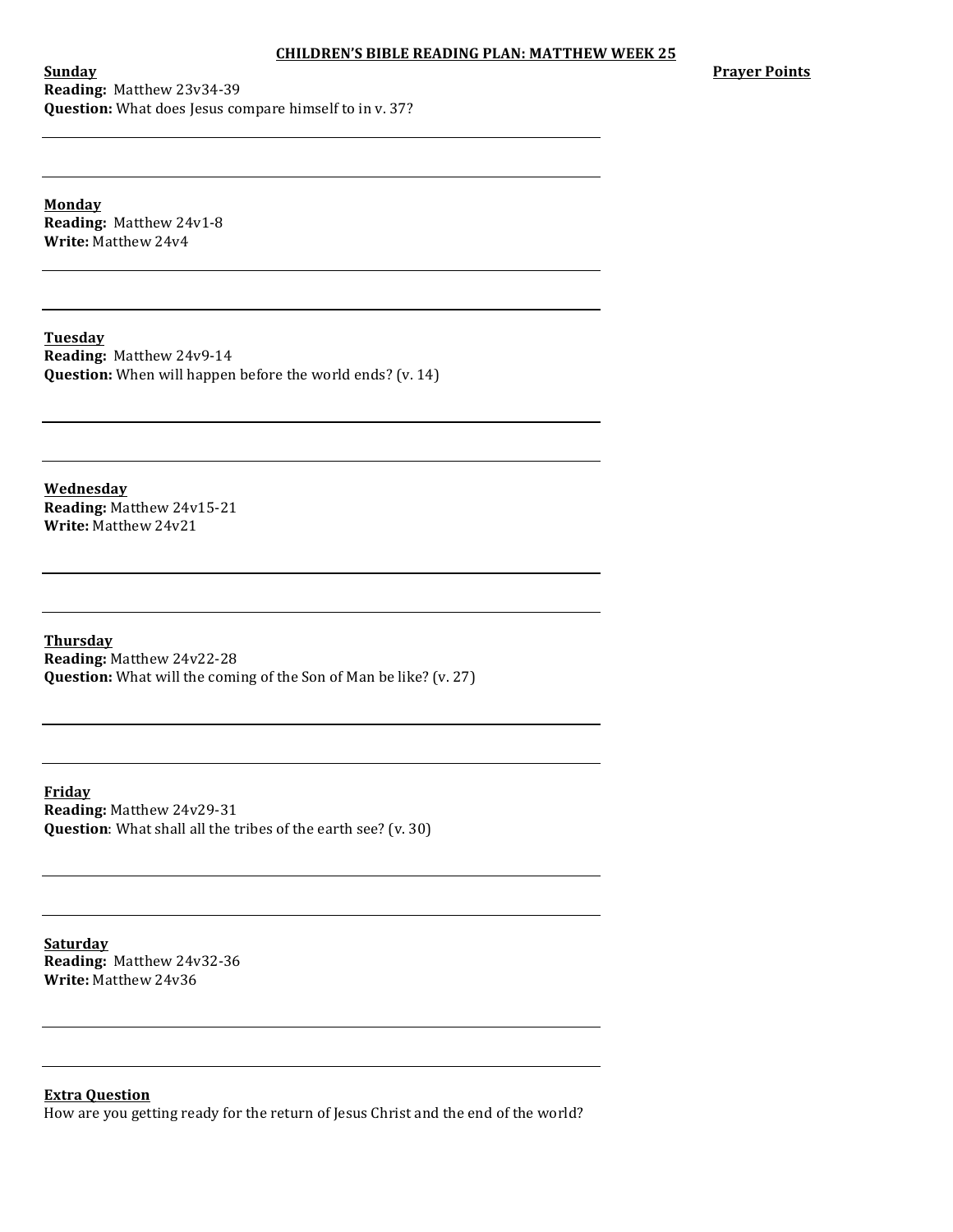**Sunday Reading:** Matthew 24v37-41 **Write: Matthew 24v37** 

**Prayer Points** 

**Monday Reading:** Matthew 24v42-47 **Question:** Why are we to watch? (v. 42)

**Tuesday**

**Reading:** Matthew 24v48-51 **Question:** How will the bad servant be punished? (v. 51)

**Wednesday Reading:** Matthew 25v1-5 **Write: Matthew 25v2** 

**Thursday Reading:** Matthew 25v6-13 **Write: Matthew 25v13** 

**Friday Reading:** Matthew 25v14-18 **Question**: How many talents did the five talent man add? (v. 16)

**Saturday Reading:** Matthew 25v19-23 **Write:** Matthew 25v19

**Extra Question** What "talents" have you been given?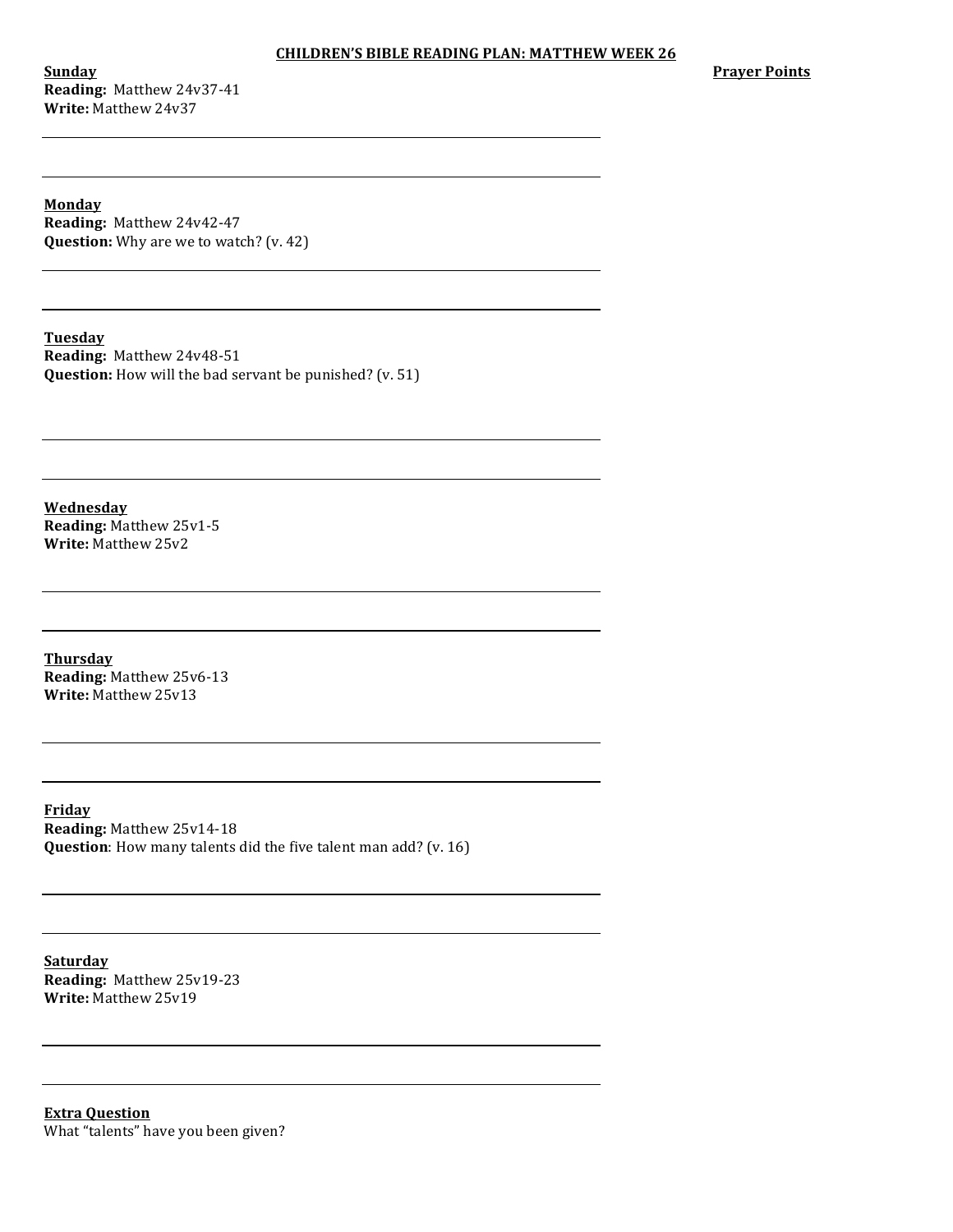**Sunday Reading:** Matthew 25v24-30 **Question:** Describe hell. (v. 30) **Prayer Points** 

**Monday Reading:** Matthew 25v31-36 **Write:** Matthew 25v33

**Tuesday Reading:** Matthew 25v37-40 **Write:** Matthew 25v40

**Wednesday Reading:** Matthew 25v41-46 **Write: Matthew 25v46** 

**Thursday Reading: Matthew 26v1-5 Question:** What were the priests, scribes, and elders plotting to do? (v. 4)

**Friday Reading:** Matthew 26v6-13 **Question**: Why did the woman anoint Jesus? (v. 12)

**Saturday Reading:** Matthew 26v14-19 **Write:** Matthew 26v15

**Extra Question** What did the Passover feast remember? (v. 17; Exodus 12)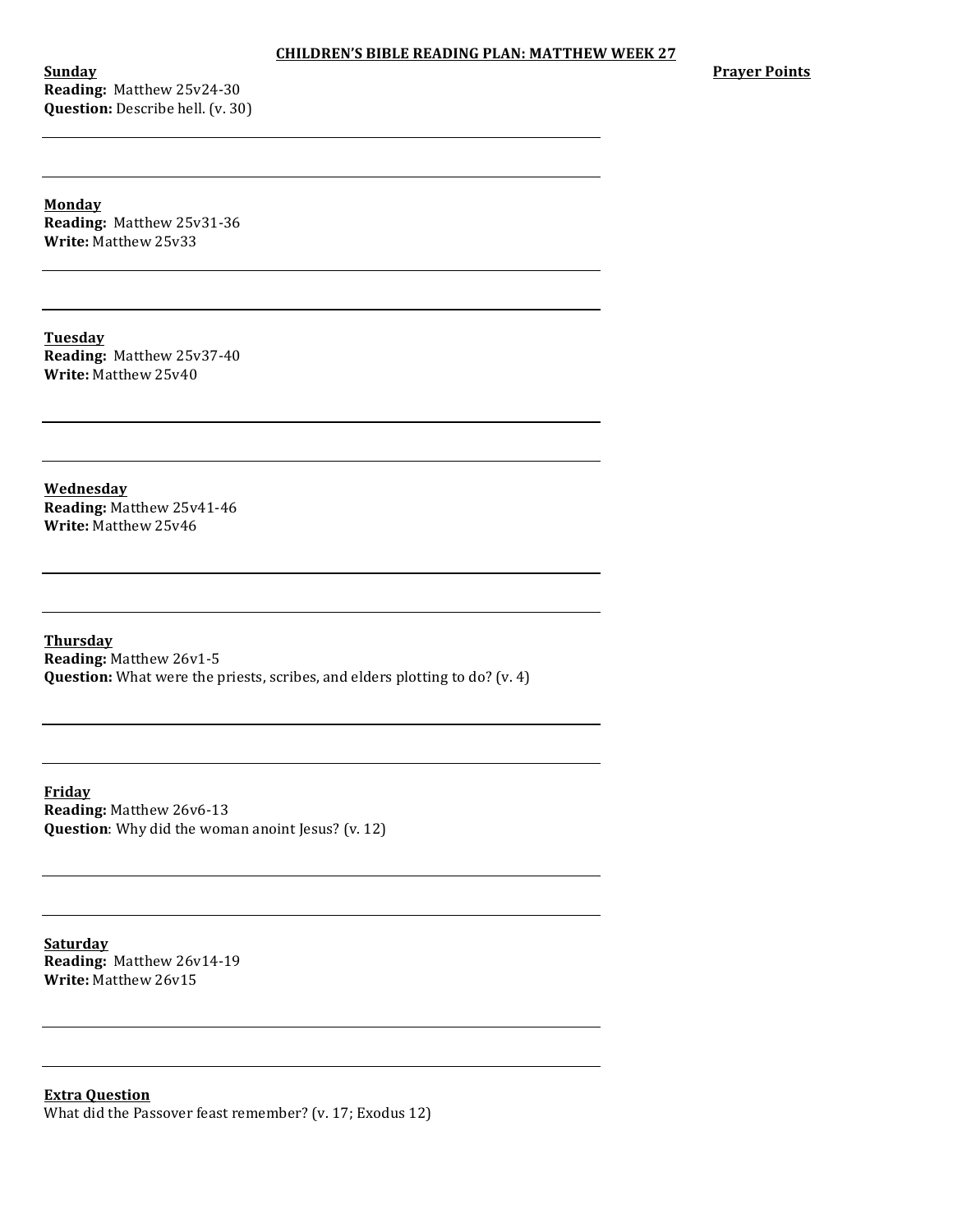**Sunday Reading:** Matthew 26v20-25 **Write:** Matthew 26y22

**Prayer Points**

**Monday Reading:** Matthew 26v26-30 **Question:** What did the wine teach about? (v. 28)

**Tuesday**

**Reading:** Matthew 26v31-35 **Question:** How did Peter react to Christ's prediction of his denial? (v. 35)

**Wednesday Reading:** Matthew 26v36-39 **Question:** What did Jesus pray? (v. 39)

**Thursday Reading:** Matthew 26v40-46 **Write:** Matthew 26v41

**Friday Reading:** Matthew 26v47-50 **Question**: What did Jesus say to Judas? (v. 50)

**Saturday Reading:** Matthew 26v51-56 **Write:** Matthew 26v56

**Extra Question** Can you think of one of the Old Testament scriptures that was fulfilled in Christ's death? (Matthew 26v56)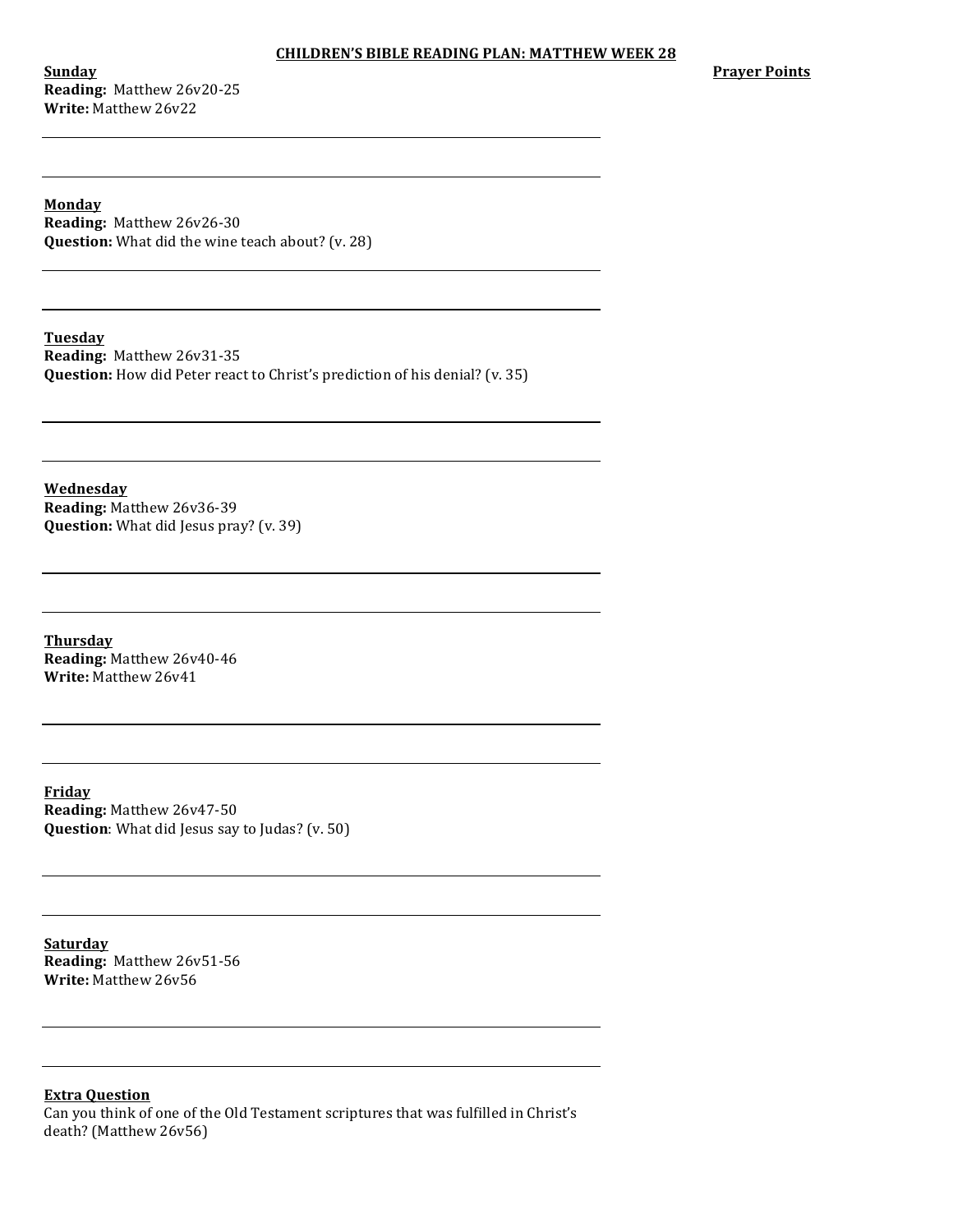**Sunday Reading:** Matthew 26v57-61 **Write:** Matthew 26v58

**Prayer Points** 

**Monday Reading:** Matthew 26v62-68 **Question:** What did Jesus predict? (v. 64)

**Tuesday**

**Reading:** Matthew 26v69-75 **Question:** How did Peter react after he denied Christ? (v. 75)

**Wednesday Reading:** Matthew 27v1-5 **Question:** What did Judas say? (v. 3)

**Thursday Reading:** Matthew 27v6-10 **Write:** Matthew 27v7

**Friday Reading: Matthew 27v11-18 Question**: What did Jesus say when he was accused? (v. 12, 14)

**Saturday Reading:** Matthew 27v19-23 **Write:** Matthew 27v22

**Extra Question** What effect does Jesus' death have upon you?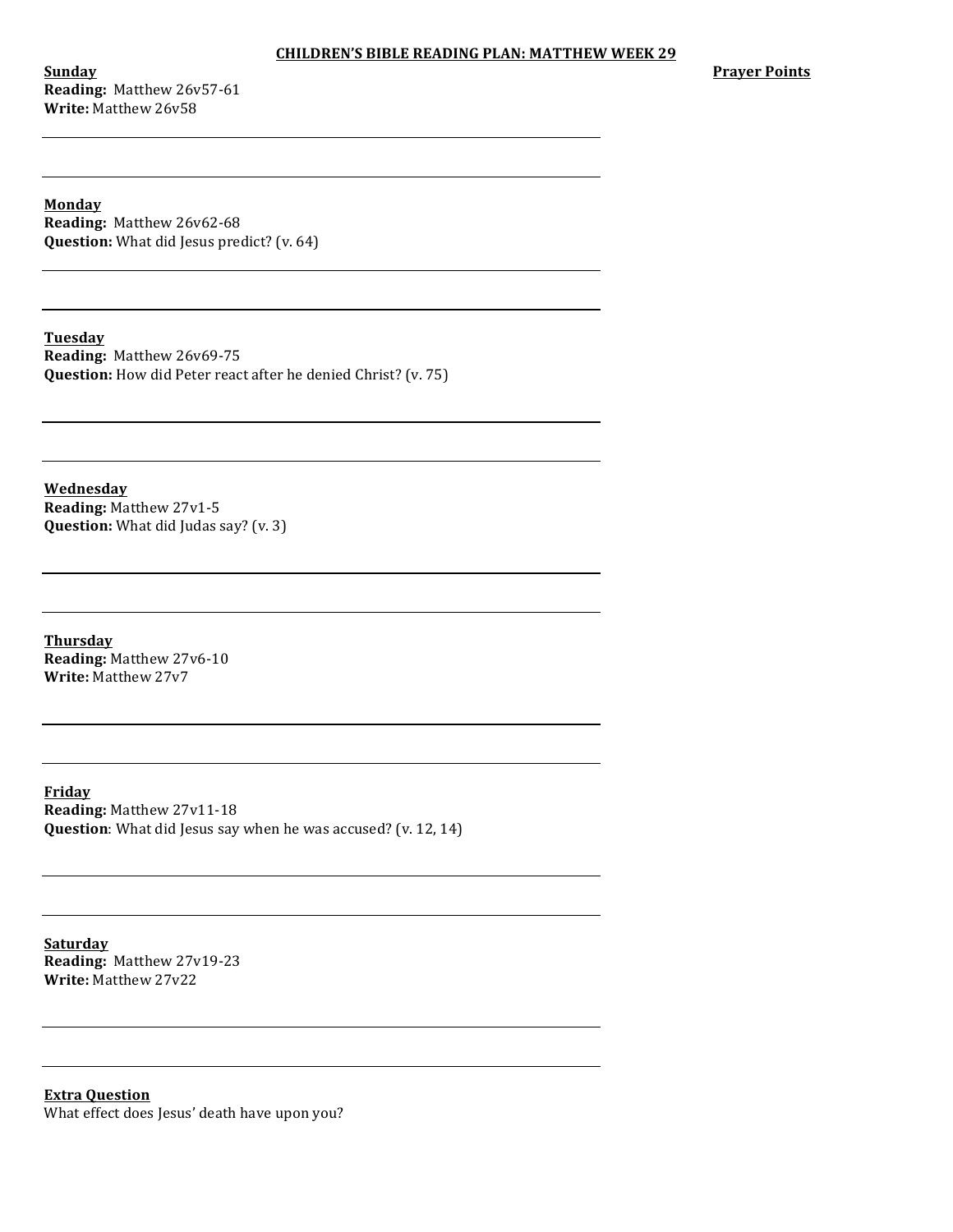**Sunday Reading:** Matthew 27v24-28 **Write: Matthew 27v28** 

**Prayer Points**

**Monday Reading:** Matthew 27v29-33 **Question:** What did they crucify Jesus? (v. 33)

**Tuesday Reading:** Matthew 27v34-38 **Question:** Who was crucified with Jesus? (v. 38)

**Wednesday Reading:** Matthew 27v39-44 **Write: Matthew 27v43** 

**Thursday Reading: Matthew 27v45-49 Question:** What did Jesus cry out? (v. 46)

**Friday Reading: Matthew 27v50-54 Question**: What happened when Jesus died? (v. 51)

**Saturday Reading:** Matthew 27v55-61 **Write:** Matthew 27v58

**Extra Question**

There were many reactions and responses to Jesus' death. What is your response?